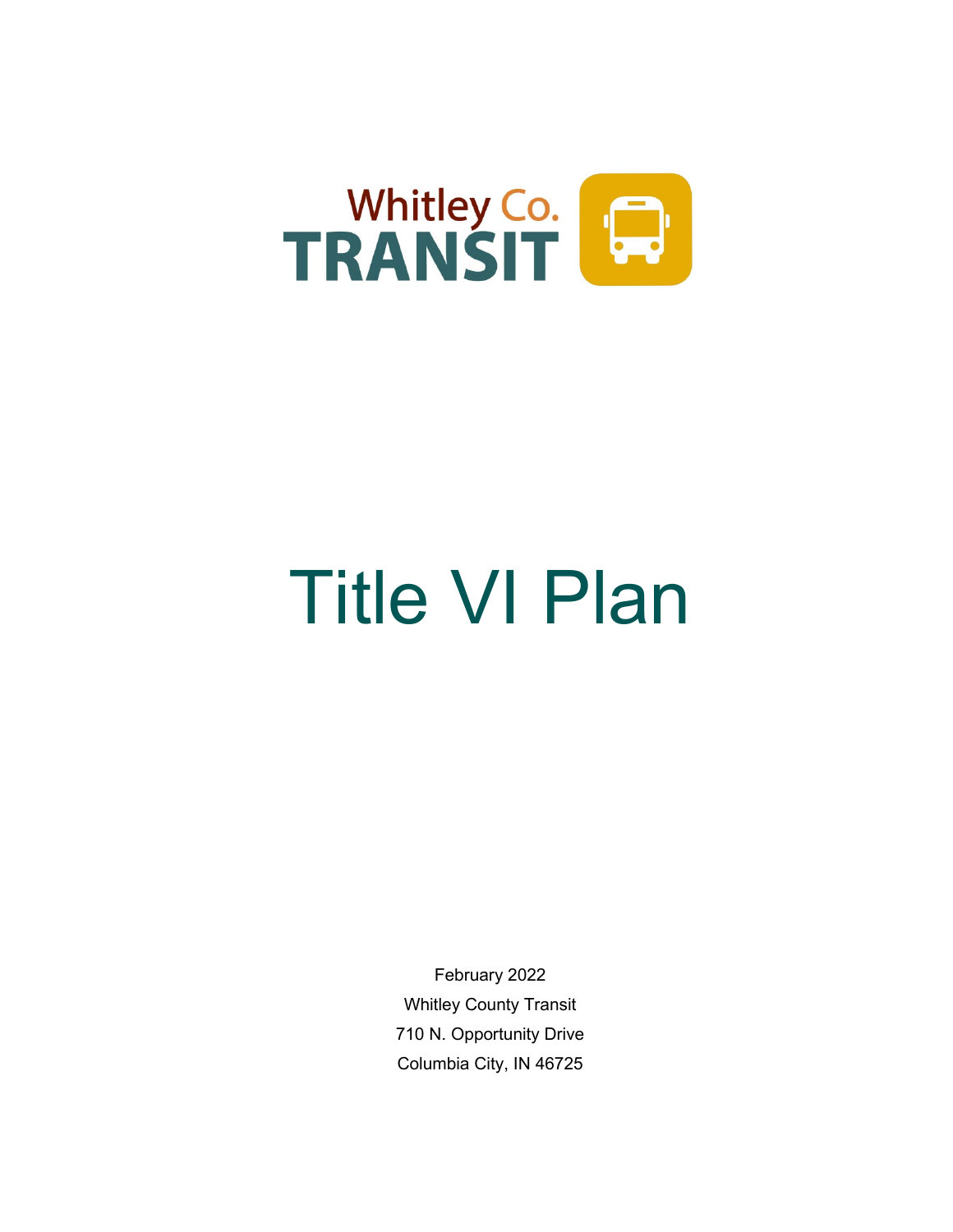# **Table of Contents**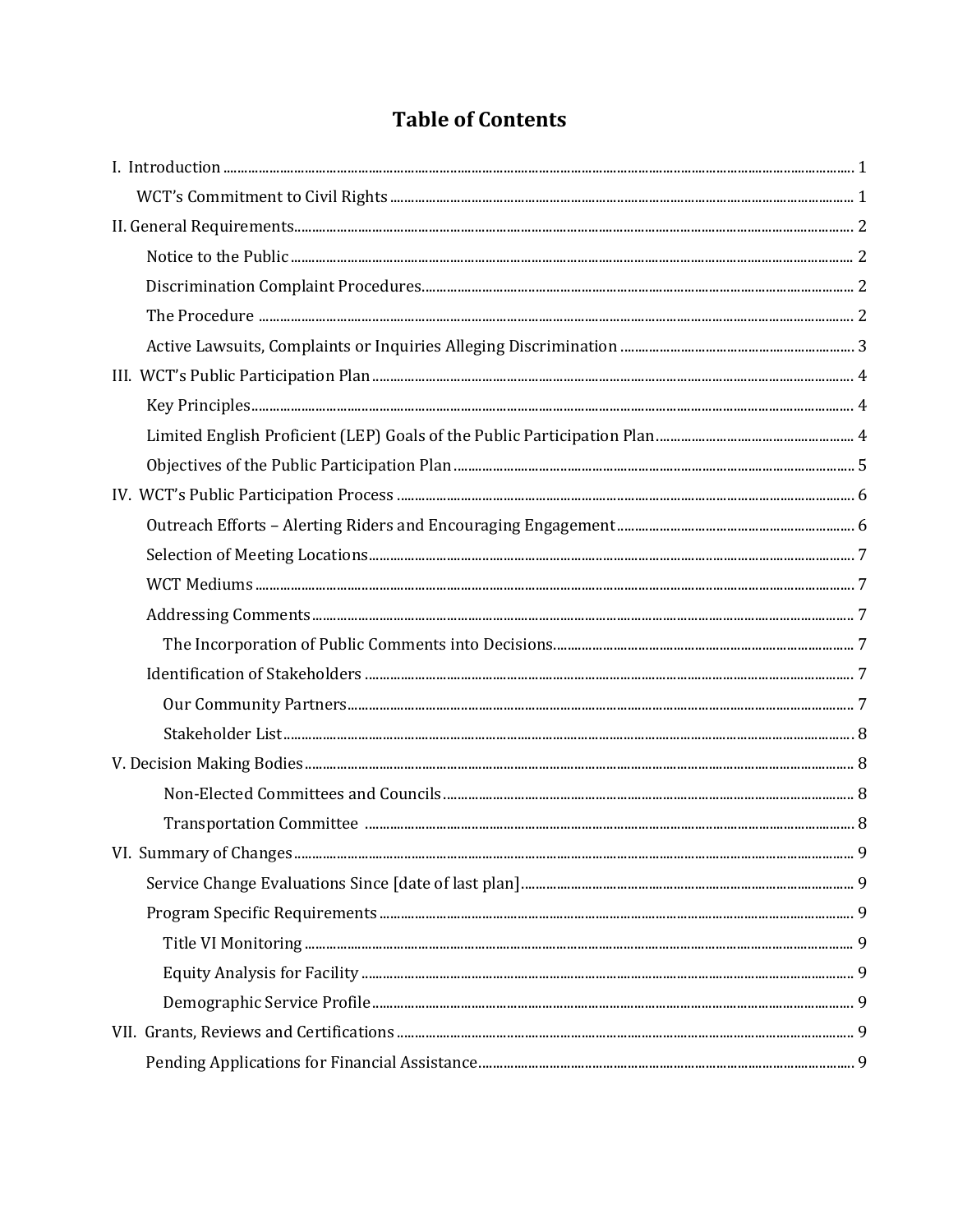| Monitoring, Evaluating and Updating the Language Assistance Plan and Public          |  |
|--------------------------------------------------------------------------------------|--|
|                                                                                      |  |
|                                                                                      |  |
| Addendum B: Map of Whitley County Persons Who Speak English "Less Than Very Well" 20 |  |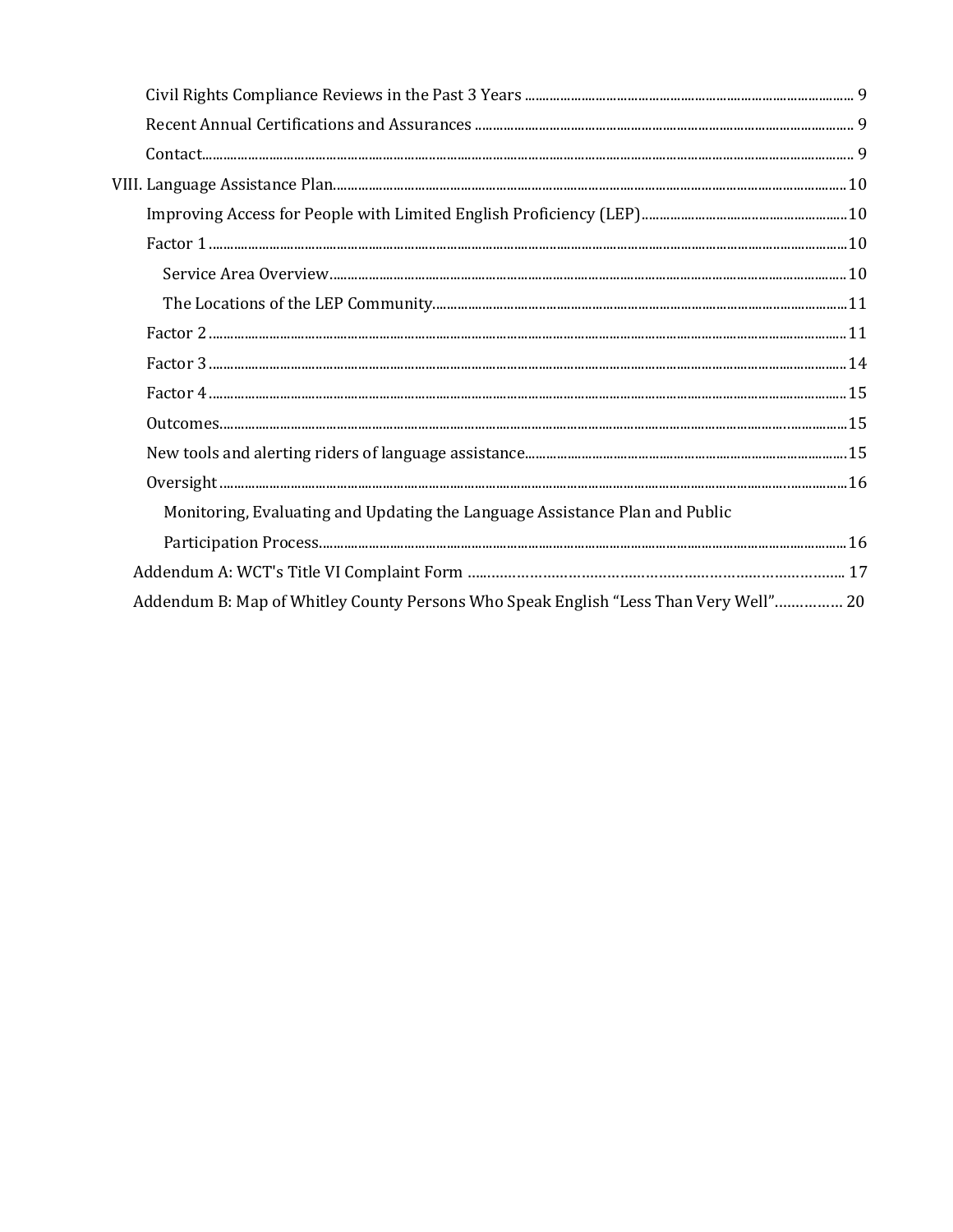# <span id="page-3-1"></span><span id="page-3-0"></span>**I. INTRODUCTION**

#### **WHITLEY COUNTY TRANSIT'S COMMITMENT TO CIVIL RIGHTS**

This update of Whitley County Transit's (WCT) Title VI Program has been prepared to ensure that the level and quality of WCT's demand response services are provided in a nondiscriminatory manner and that the opportunity for full and fair participation is offered to WCT's riders and other community members. Additionally, through this program, WCT has examined the need for services and materials for persons for whom English is not their primary language and who have a limited ability to read, write, speak, or understand English.

While it is a matter of principle that WCT is committed to ensuring that no person is excluded from participation in, or denied the benefits of, or subjected to discrimination in the receipt of any of WCT's services on the basis of race, color, or national origin. The contents of this program have been prepared in accordance with Section 601 of Title VI of the Civil Rights Act of 1964 and Executive Order 13116 (Improving Access to Services for Persons with Limited English Proficiency) and other statutes and authorities that prohibit discrimination in any Federally assisted program or service.

Under the Civil Rights Act of 1964, and as a recipient of federal funding under the programs of the Federal Transit Administration (FTA) of the U.S. Department of Transportation (US DOT), WCT has an obligation to ensure that:

- $\bullet$  The benefits of its bus services are shared equitably throughout the service area;
- ♦ The level and quality of bus services are sufficient to provide equal access to all riders in its service area;
- ♦ No one is precluded from participating in WCT's service planning and development process;
- ♦ Decisions regarding service changes or facility locations are made without regard to race, color, or national origin and that development and urban renewal benefitting a community as a whole not be unjustifiably purchased through the disproportionate allocation of its adverse environmental and health burdens on the community's minority population; and
- ♦ A program is in place for correcting any discrimination, whether intentional or unintentional.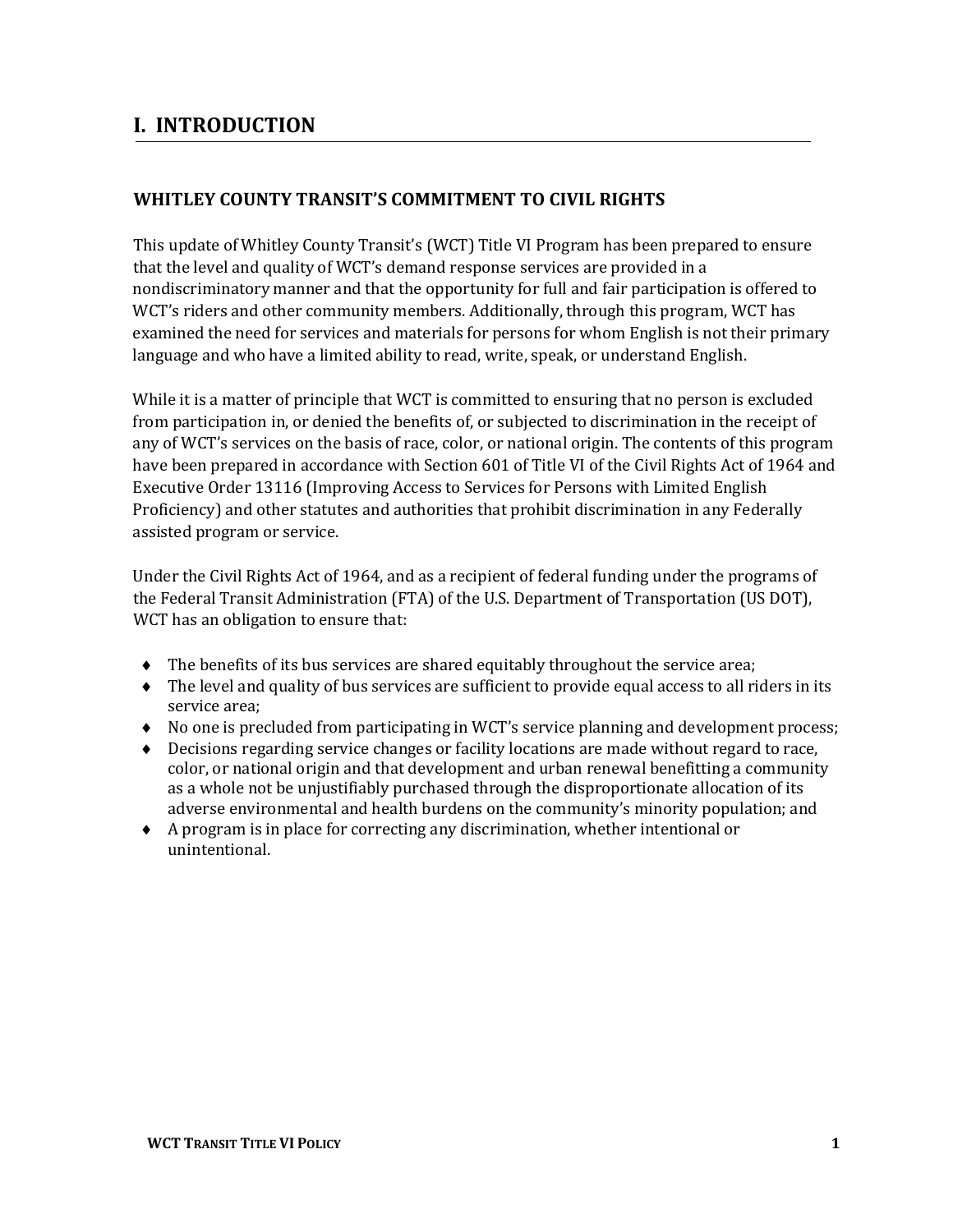# <span id="page-4-0"></span>**II. GENERAL REQUIREMENTS**

#### <span id="page-4-1"></span>**Notice to the Public**

To make WCT riders aware of its commitment to Title VI compliance, and their right to file a civil rights complaint, WCT has presented the following information on its printed ride guide and website.

#### **Your Civil Rights**

Whitley County Transit (WCT) operates its programs and services without regard to race, color, or national origin, in accordance with Title VI of the Civil Rights Act and other statutes and authorities that prohibit discrimination in Federally assisted programs and activities. Any person who believes they have been aggrieved by any unlawful discriminatory practice under Title IV may file a complaint with WCT. For more information on WCT's civil rights program and the procedures to file a complaint, please contact 260-248-8944, Ext. 1; email **bernie@wccoa.com** or visit our administrative office at 710 N. Opportunity Drive, Columbia City, IN 46725 from 8:00 am – 4:00 pm Monday – Friday. A complaint may also be filed directly with the FTA, Office of Civil Rights, 1200 New Jersey Avenue SE, Washington DC 20590. For more information about WCT programs and services, visit https://whitleycountycouncilonaging.com/public-transit. If information is needed in another language, please contact 260-248-8944 Ext. 1.

#### <span id="page-4-2"></span>**Discrimination Complaint Procedures**

WCT has established a process for riders to file a complaint under Title VI. Any person who believes that she or he has been discriminated against on the basis of race, color, or national origin by WCT may file a Title IV complaint by completing and submitting the agency's Title VI Complaint available at our administrative offices or on our website https://whitleycountycouncilonaging.com/publictransit.

WCT will notify INDOT of all formal complaints within five business days of receiving the complaint.

#### **\*\*See Addendum A for WCT's Title VI Complaint form\*\***

#### <span id="page-4-3"></span>**The Procedure**

If you believe that you have received discriminatory treatment by the WCT on the basis of race, color, or national origin you have the right to file a complaint with the WCT Transit Manager, Bernie King.

Methods of filing a complaint:

Complete the Complaint Form, and send it to: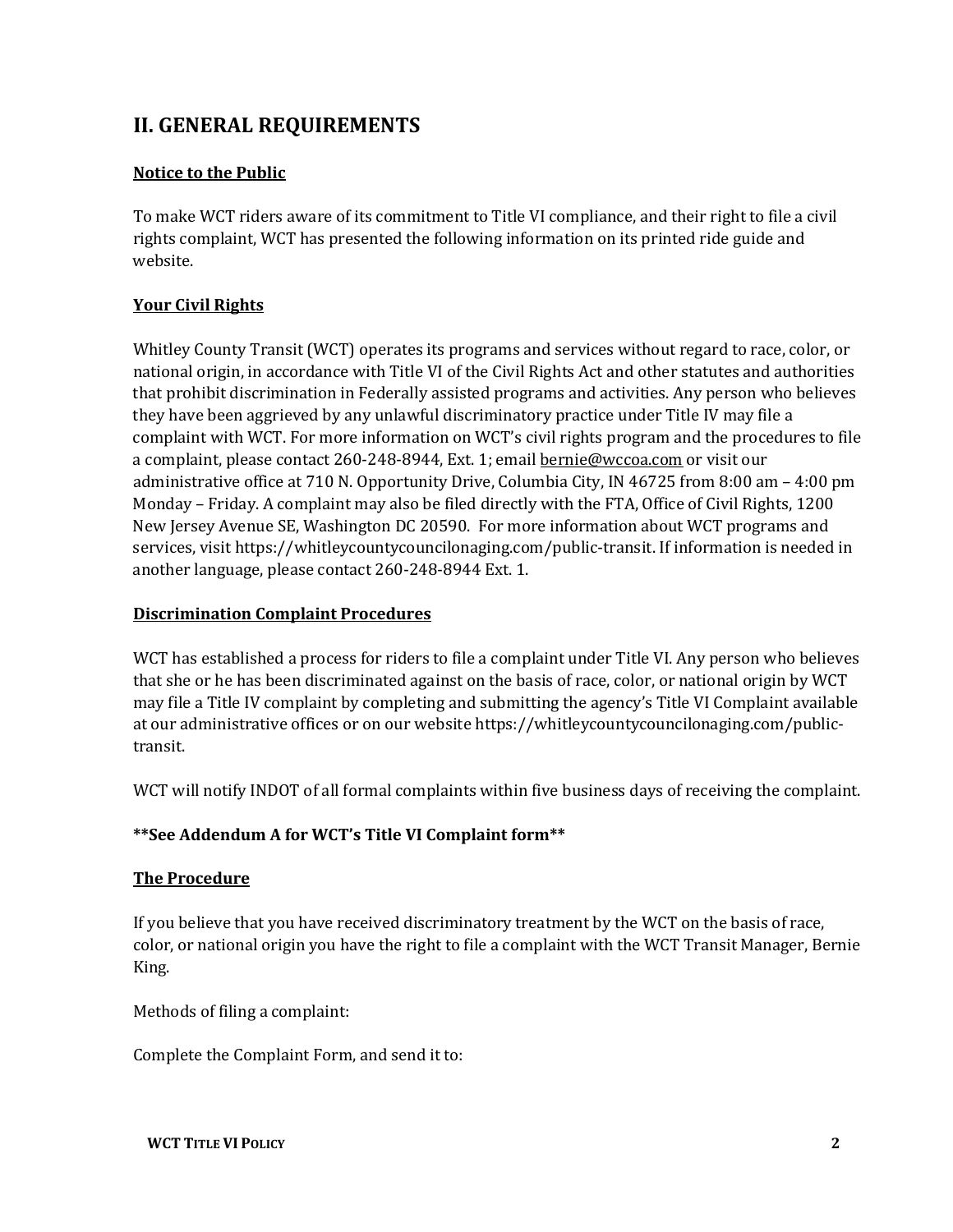Bernie King 710 N. Opportunity Drive Columbia City, IN 46725

Verbal complaints are accepted and transcribed by Bernie King. To make a verbal complaint, call 260-248-8944, Ext. 1 and ask for Bernie King.

WCT investigates complaints received no more than 180 days after the alleged incident. WCT will process complaints that are complete. Once the complaint is received, WCT will review it and the complainant will receive an acknowledgement letter informing them whether the complaint will be investigated by WCT.

WCT has up to fifteen days to investigate the complaint. If more information is needed to resolve the case, the WCT may contact the complainant. The complainant has ten days from the date of the letter to send requested information to the investigator assigned to the case.

If WCT's investigator is not contacted by the complainant or does not receive the additional Information within ten days, WCT can administratively close the case. A case can be administratively closed also if the complainant no longer wishes to pursue their case.

After the investigator reviews the complaint, one of two letters will be issued to the complainant: a closure letter or a letter of finding (LOF). A closure letter summarizes the allegations and states that there was not a Title VI violation and that the case will be closed.

A LOF summarizes the allegations and the interviews regarding the alleged incident, and explains whether any disciplinary action, additional training of the staff member, or other action will occur. If the complainant wishes to appeal the decision, she/he has fifteen days after the date of the letter or the LOF to do so.

A person may also file a complaint directly with the Federal Transit Administration, at: Federal Transit Administration Office of Civil Rights 1200 New Jersey Avenue SE Washington, DC 20590

#### <span id="page-5-0"></span>**Active Lawsuits, Complaints or Inquiries Alleging Discrimination**

WCT maintains a list of active investigations conducted by FTA and entities other than FTA, including lawsuits and complaints naming WCT that allege discrimination on the basis of race, color, or national origin. This list includes the date that the transit-related Title VI investigation, lawsuit or complaint was filed; a summary of the allegation(s); the status of the investigation, lawsuit or complaint, and actions taken by WCT in response, or final findings related to the investigation, lawsuit, or complaint.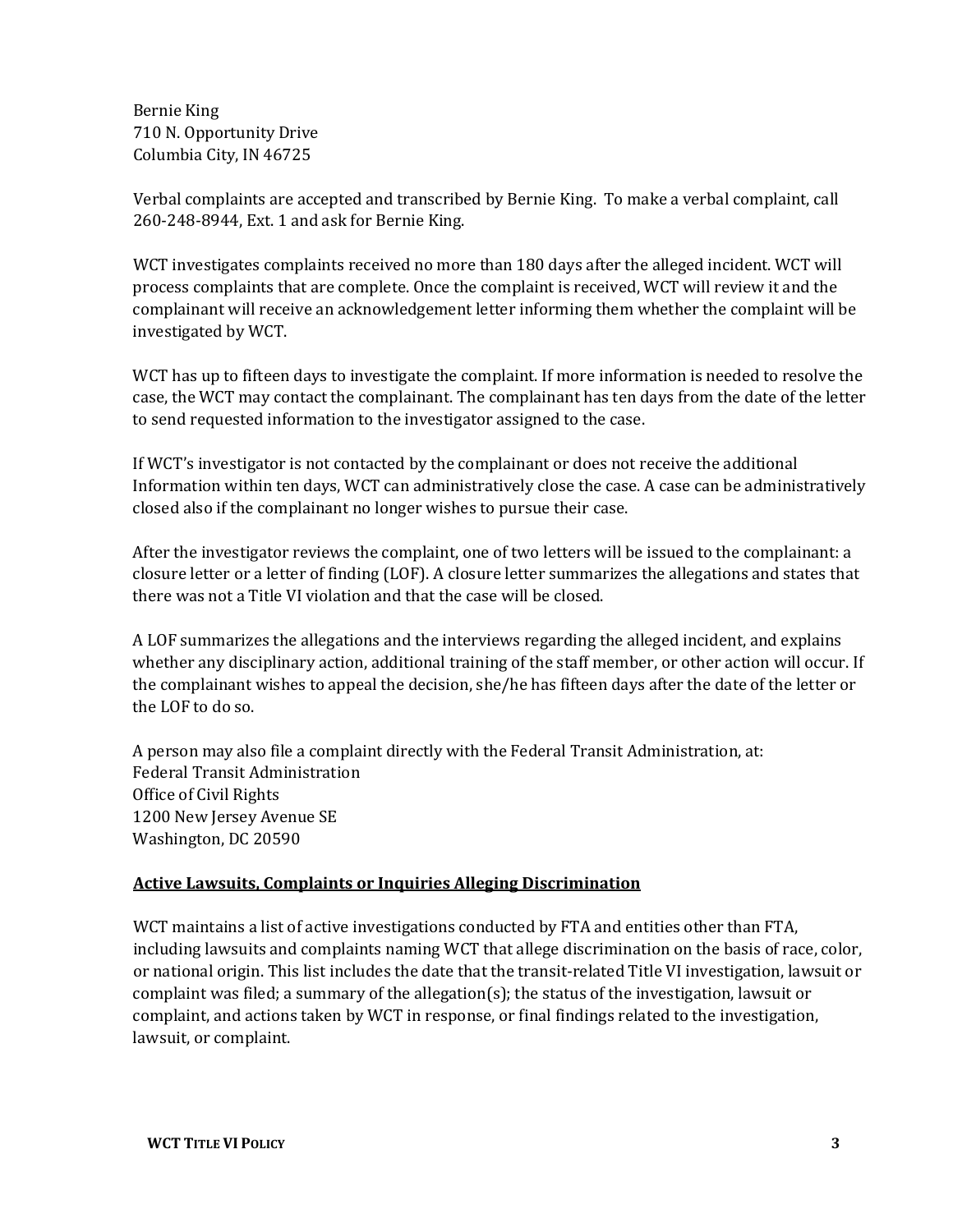As of the writing of this program, there are zero complaints pending which allege discrimination on the grounds of race, color, or national origin, or any other form of discrimination.

| Type<br>(Investigation, |      |                             |               |           |
|-------------------------|------|-----------------------------|---------------|-----------|
| Lawsuit,                |      |                             |               | Action(s) |
| Complaint)              | Date | <b>Summary of Complaint</b> | <b>Status</b> | Taken     |
|                         |      |                             |               |           |
|                         |      |                             |               |           |
|                         |      |                             |               |           |
|                         |      |                             |               |           |
|                         |      |                             |               |           |
|                         |      |                             |               |           |

#### **Active Lawsuits, Complaints or Inquiries Alleging Discrimination**

# <span id="page-6-0"></span>**III. WCT'S PUBLIC PARTICIPATION PLAN**

#### <span id="page-6-1"></span>**Key Principles**

WCT's Public Participation Plan (PPP) has been prepared to ensure that no one is precluded from participating in WCT's service planning and development process. It ensures that:

- Potentially affected community members will have an appropriate opportunity to participate in decisions about a proposed activity that will affect their environment and/or health;
- The public's contribution can and will influence WCT's decision making;
- The concerns of all participants involved will be considered in the decision-making process; and,
- WCT will seek out and facilitate the involvement of those potentially affected.

Through an open public process, WCT has developed a public participation plan to encourage and guide public involvement efforts and enhance access to WCT's transportation decision-making process by minority and Limited English Proficient (LEP) populations. The public participation plan describes the overall goals, guiding principles and outreach methods that WCT uses to reach its riders.

LEP refers to persons for whom English is not their primary language and who have a limited ability to read, write, speak, or understand English. It includes people who reported to the U.S. Census that they speak English less than very well, not well, or not at all.

#### <span id="page-6-2"></span>**Limited English Proficient (LEP) Goals of the Public Participation Plan**

The overarching goals of WCT's PPP include: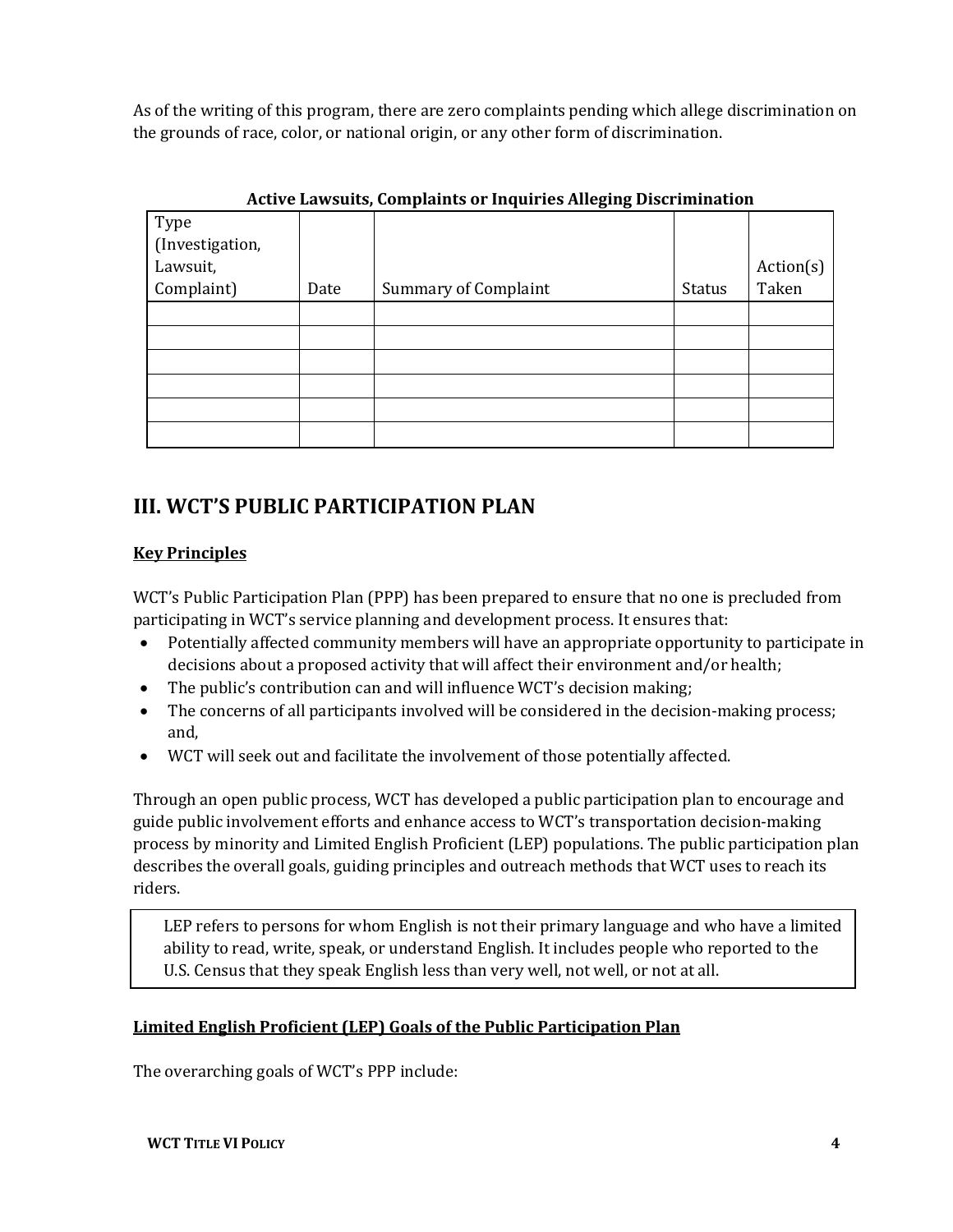- Clarity in Potential for Influence The process clearly identifies and communicates where and how participants can have influence and direct impact on decision making.
- Consistent Commitment WCT communicates regularly, develops trust with riders and our community and builds community capacity to provide public input.
- Diversity Participants represent a range of socioeconomic, ethnic and cultural perspectives, with representative participants including residents from low-income neighborhoods, ethnic communities and residents with Limited English Proficiency
- Accessibility Every reasonable effort is made to ensure that opportunities to participate are physically, geographically, temporally, linguistically, and culturally accessible.
- Relevance Issues are framed in such a way that the significance and potential effect is understood by participants.
- Participant Satisfaction People who take the time to participate feel it is worth the effort to join the discussion and provide feedback.
- Partnerships WCT develops and maintains partnerships with communities through the methods described in its public participation plan.
- Quality Input and Participation That comments received by WCT are useful, relevant and constructive, contributing to better plans, projects, strategies and decisions.

#### <span id="page-7-0"></span>**Objectives of the Public Participation Plan**

WCT's Public Participation Plan is based on the following principles:

- Flexibility The engagement process will accommodate participation in a variety of ways and be adjusted as needed.
- Inclusiveness WCT will proactively reach out to and engage low income, minority and LEP populations from the WCT service area.
- Respect All feedback will be given careful and respectful consideration.
- Proactive and Timeliness Participation methods will allow for early involvement and be ongoing.
- Clear, Focused and Understandable Participation methods will have a clear purpose and use for the input, and will be described in language that is easy to understand.
- Honest and Transparent Information provided will be accurate, trustworthy and complete.
- Responsiveness WCT will respond and incorporate appropriate public comments into transportation decisions.
- Accessibility Feedback will be solicited in locations which are fully accessible and welcoming to all area residents, including, but not limited to, low-income and minority members of the public and in locations relevant to the topics being presented and discussed.

WCT will use its public participation plan when considering all fare changes, major modifications to routes and schedules, and other transit planning projects when:

• A fare increase/decrease or significant change in the method of fare payment is being considered;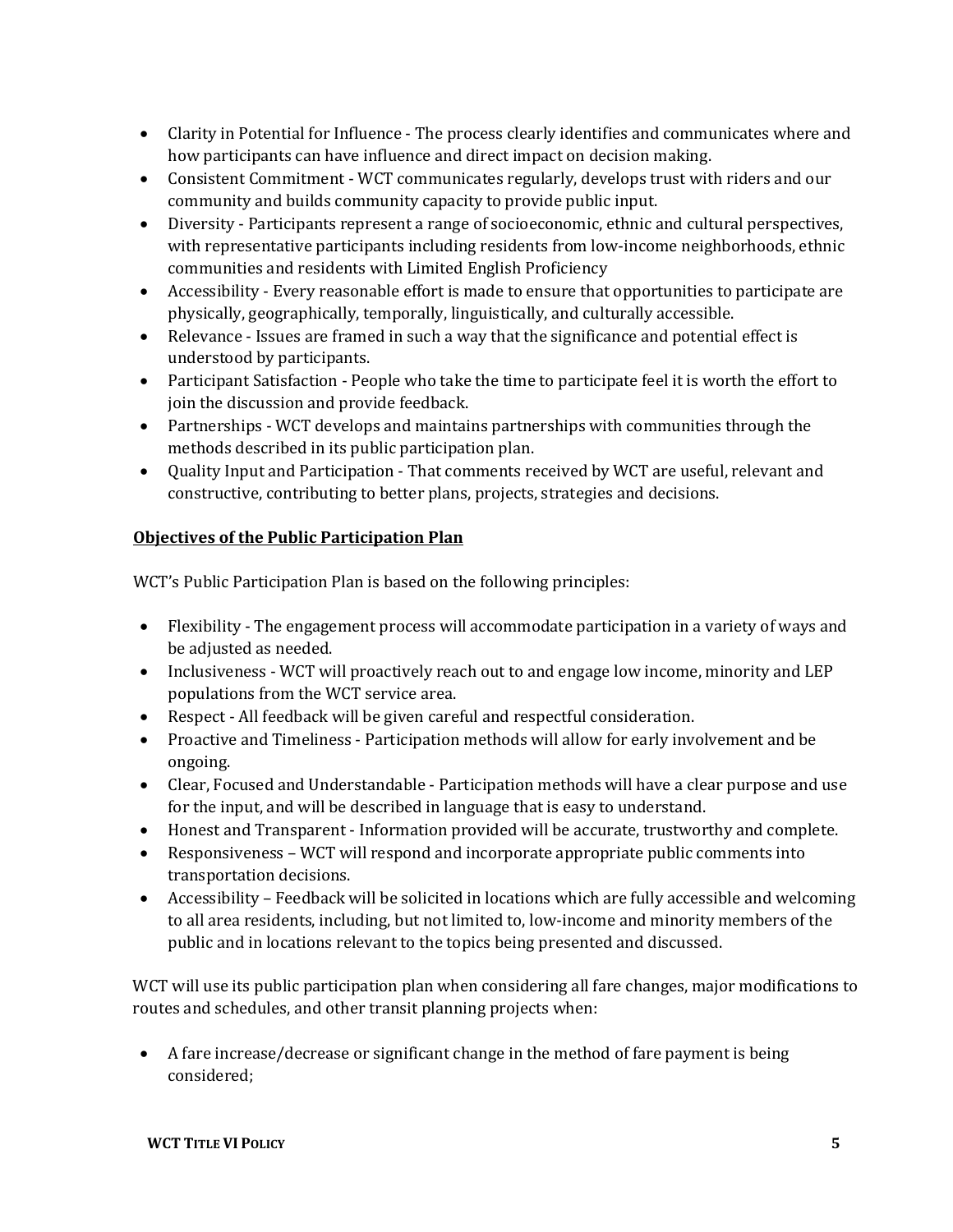- Advance reservation policy is reduced or increased;
- Area for deviating to pick up passengers is changed;
- Considering the total discontinuance of service on any line or group of lines on any given day when service is currently offered;
- Any system-wide change in service hours that exceeds (plus or minus) 10% of current total service hours;
- For minor schedule and service changes not rising to the level of those above, WCT will post service change notices on appropriate buses and stops sixty days in advance of the change date.

# <span id="page-8-0"></span>**IV. WCT'S PUBLIC PARTICIPATION PROCESS**

#### <span id="page-8-1"></span>**Outreach Efforts – Alerting Riders and Encouraging Engagement**

WCT's PPP includes many new mediums extending beyond the traditional approach which relied on legal notices and intermittent media coverage. While WCT maintains these elements to its outreach program along with traditional seat-drop flyers, WCT has availed itself of the communication methods more widely used by members of our community and riders.

While there may be minor variation in the outreach process from time-to-time, the outline below provides the general steps for engaging riders in the decision-making process using a fare or service change as an example.

- 1. A service/fare change proposal is developed internally or as a result of public comment;
- 2. An internal review by the appropriate committee is conducted. WCT's Board of Directors Transit Committee will review all service change proposals;
- 3. Proposals are reviewed by WCT's Board of Directors Transit Committee;
- 4. A Title VI review of the proposal is conducted;
- 5. If required, authorization from the WCT Board of Directors is sought to proceed to a public comment period;
- 6. Public outreach venues, dates and times are determined with consideration of the proposed changes and their impact on specific locations/populations within the WCT service area;
- 7. Public outreach materials and a program are developed;
- 8. Outreach in advance of public information sessions is released (using mediums listed below);
	- 1. An Email is transmitted to WCT community partners;
	- 2. Local newspapers;
	- 3. Discussion at community events;
	- 4. Solicit feedback via our monthly newsletter and website;
	- 5. The public comment period ends;
	- 6. A WCT Board of Directors reviews a summary package detailing the outcome of the public participation process along with recommendations from Transit Manager;
	- 7. The final service/fare change date is set;
	- 8. Outreach is conducted in advance of any service or fare change;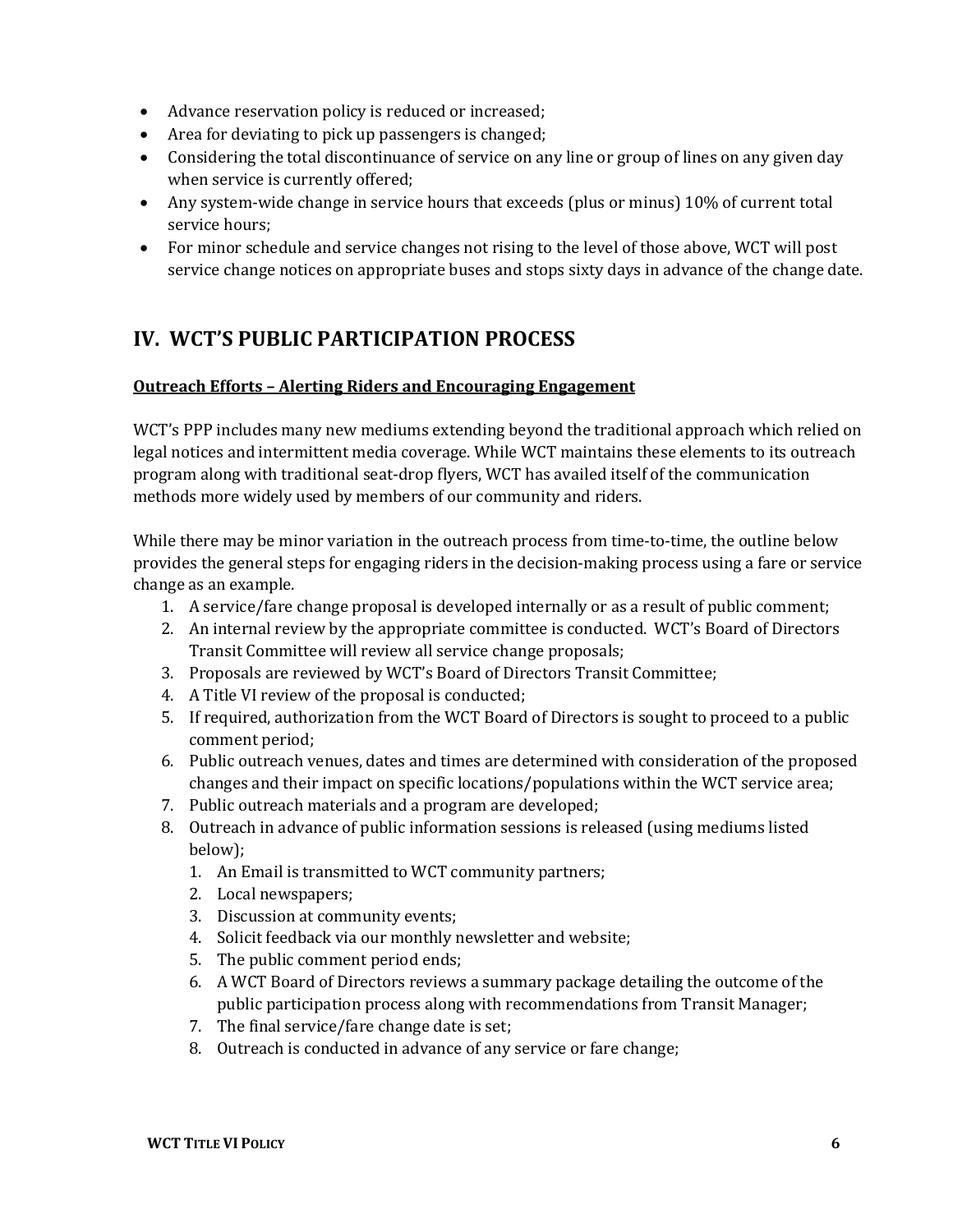#### <span id="page-9-0"></span>**Selection of Meeting Locations**

When determining locations and schedules for public meetings, WCT will:

- Schedule meetings at times and locations that are convenient and accessible for minority and LEP communities;
- Employ different meeting sizes and formats including town hall type meeting formats;
- Coordinate with community organizations, educational institutions, and other organizations to implement public engagement strategies that reach out specifically to members of affected minority and/or LEP communities;
- Consider newspaper ads as well as podcasts that serve LEP populations;
- Ensure that transportation is available to and from the meeting if requested;
- Provide opportunities for public participation through means other than written communication, such as one-on-one interviews or use of audio or video recording devices to capture oral comments.

#### <span id="page-9-1"></span>**WCT Mediums**

- Print Newspapers and other periodicals
- Outdoor Advertising on-board buses (interior)
- Website WCT has assembled a comprehensive website with automatic alerts
- Social Media WCT has used Facebook (110 followers) since 2018 to help engage community
- On-board Flyers WCT regularly uses flyers to provide riders with details of service changes and schedules of public meetings and hearings.
- Direct Mail to Community Partners
- Public Hearings
- Legal Notices

#### <span id="page-9-2"></span>**Addressing Comments**

#### <span id="page-9-3"></span>*The Incorporation of Public Comments into Decisions*

All comments received through the public participation plan are given careful, thoughtful consideration. Because there are a number of different ways riders or members of the community can comment on proposed service or fare changes (mail, email, social media, public hearings and others), all comments are assembled into a single document for presentation to the WCT Board of Directors for consideration.

#### <span id="page-9-4"></span>**Identification of Stakeholders**

#### <span id="page-9-5"></span>*Our Community Partners*

Stakeholders are those who are either directly or indirectly affected by a plan, or the recommendations of the plan. Those who may be adversely affected, or who may be denied benefits of a plan's recommendation(s), are of particular interest in the identification of specific stakeholders.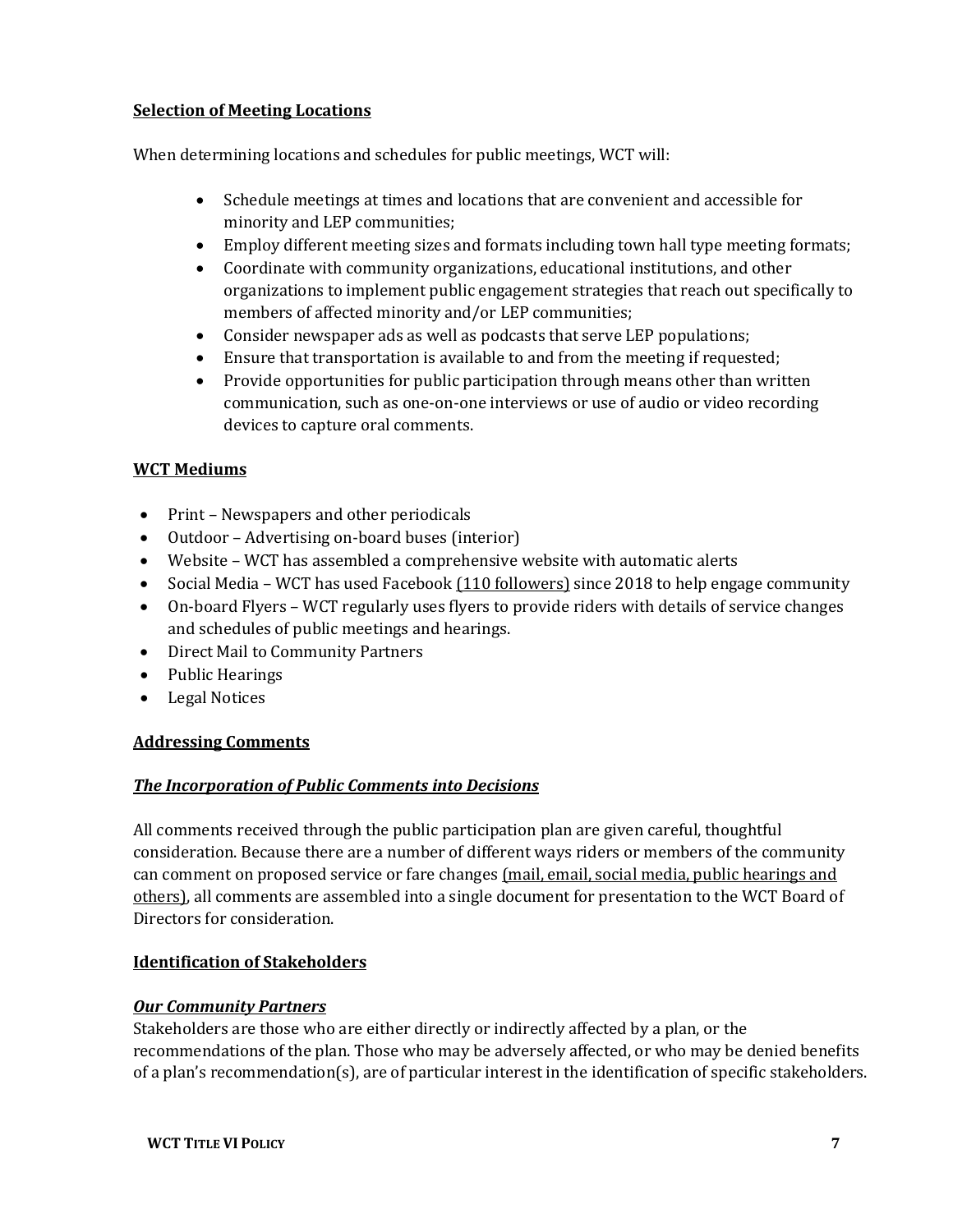Stakeholders can come from a number of groups including general citizens/residents, minority and low-income persons, public agencies, and private organizations and businesses. While stakeholders may vary based on the plan or program being considered, WCT has assembled a listing of stakeholders with whom we regularly communicate through email and direct mail. A complete list of WCT's community stakeholders can be obtained by contacting WCT.

#### <span id="page-10-0"></span>*Stakeholder List*

Any community organization or person can be added to the WCT stakeholder list and receive regular communications regarding service changes by contacting the WCT administrative office at 260-248-8944. Local organizations and businesses can also request that a speaker from WCT attend their regular meeting at the same number or through the WCT website https://whitleycountycouncilonaging.com.

# <span id="page-10-1"></span>**V. DECISION MAKING BODIES**

#### <span id="page-10-2"></span>**Non-Elected Committees and Councils**

At WCT, decisions regarding policy, service changes, fares, capital programming and facility locations are made by a WCCOA Corporation-elected WCT Board of Directors. WCT's Board of Directors is composed of 13 members representing various communities and townships in the WCT service area. WCT also has an internal group known as the Transportation Committee. The Transportation Committee holds ongoing meetings to help to guide decisions regarding routes, schedules, and other topics important to the community and our riders. Meetings of the WCT Board of Directors and the Transportation Committee are always open to the public, held at WCCOA, 700 N. Opportunity Drive, Columbia City, IN 46725. Notices of upcoming meetings are posted on our website and is emailed to our regional partners.

#### <span id="page-10-3"></span>**Transportation Committee**

This committee is open to the public and comprised of representatives residing in our service area. During meetings, which are held as needed, members discuss all aspects of WCT's services from the perspective of the public. This group offers an invaluable service to WCT. Membership is voluntary and open-ended. Members volunteer to serve, are not appointed and they may serve for as long as they desire therefore membership changes from time to time. This group has been meeting for over 4 years. Presently there are 3 members.

| <b>WCT</b>                      | Caucasian   African |          | <b>Hispanic</b> | Asian |
|---------------------------------|---------------------|----------|-----------------|-------|
|                                 |                     | American |                 |       |
| <b>Board of Directors</b>       | 12                  |          |                 |       |
| <b>Transportation Committee</b> |                     |          |                 |       |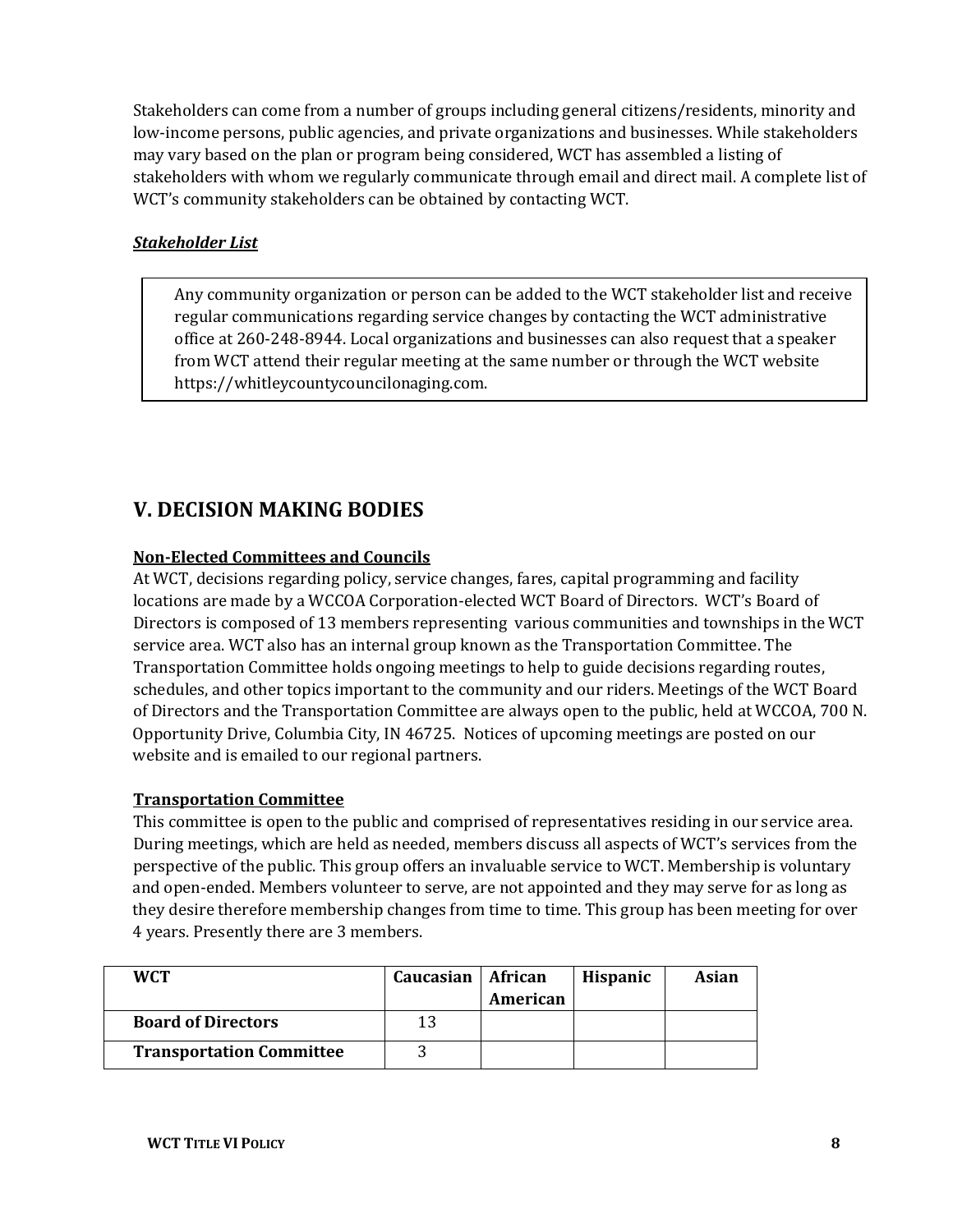## <span id="page-11-0"></span>**VI. SUMMARY OF CHANGES**

#### <span id="page-11-1"></span>**Service Change Evaluations Since 2018**

Since WCT's 2008 Title VI Plan Submission there have been one change in WCT's fare structure. There have been zero service changes.

These changes, the associated outreach and Title VI determination and WCT Board Approval are available by contacting WCT.

#### <span id="page-11-2"></span>**Program Specific Requirements**

#### <span id="page-11-3"></span>**Title VI Monitoring**

The results of the ongoing monitoring of service standards as defined in the WCT's 2016 program can be obtained by contacting WCT.

#### <span id="page-11-4"></span>**Equity Analysis for Facility**

WCT constructed a garage in 2013. The garage, including an enclosed wash bay, is used to house and clean WCT vehicles. Additionally, the facility can be used to host WCT staff meetings and trainings as needed.

#### <span id="page-11-5"></span>**Demographic Service Profile**

Because WCT operates fewer than 50 buses in peak service, a demographic service profile was not prepared for this plan update.

### <span id="page-11-6"></span>**VII. GRANTS, REVIEWS AND CERTIFICATIONS**

#### <span id="page-11-7"></span>**Pending Applications for Financial Assistance**

At the time this Policy was drafted, our Section 5311 funding application for calendar year 2022 has been approved.

#### <span id="page-11-8"></span>**Civil Rights Compliance Reviews in the Past 3 Years**

A civic rights compliance review was conducted as a part of a larger INDOT compliance review in 2020.

#### <span id="page-11-9"></span>**Recent Annual Certifications and Assurances**

WCT executed its most recent Certifications and Assurances to the FTA in our Section 5311 funding application for calendar year 2022.

#### <span id="page-11-10"></span>**Contact**

For additional information on the WCT Title VI Plan, or its efforts to comply with the Civil Rights Act of 1964 or Executive Order 13166 Improving Access to Services for Persons with Limited English Proficiency, please contact: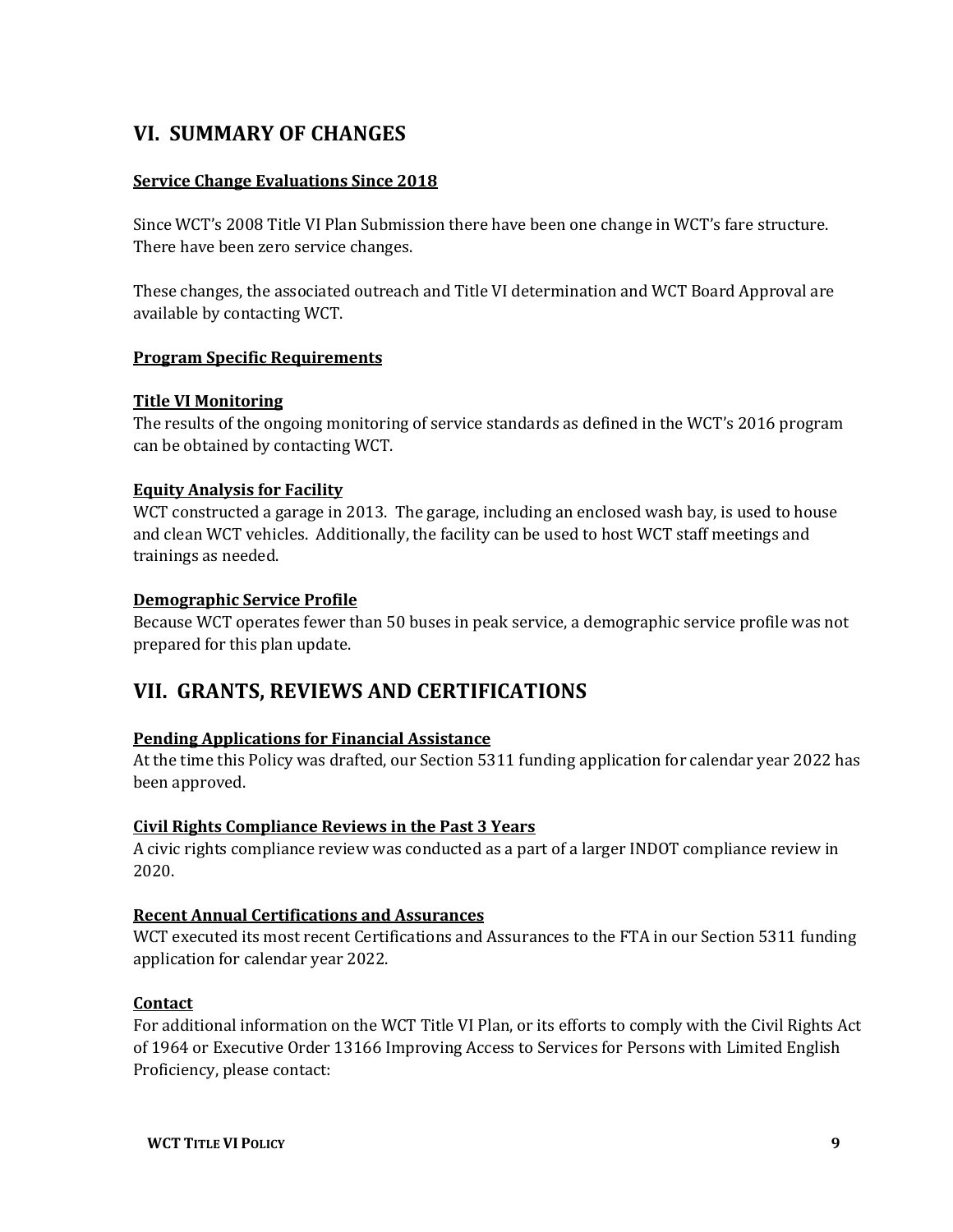Bernie King 260-248-8944, Ext. 1 bernie@wccoa.biz

# <span id="page-12-0"></span>**VIII. LANGUAGE ASSISTANCE PLAN**

#### <span id="page-12-1"></span>**Improving Access for People with Limited English Proficiency (LEP)**

In order to ensure meaningful access to programs and activities, WCT uses the information obtained in a Four Factor Analysis to determine the specific language services that are appropriate. This analysis helps WCT to determine if it communicates effectively with LEP persons and informs language access planning.

The Four Factor Analysis is a local assessment that considers:

- 1. The number or proportion of LEP persons eligible to be served or likely to be encountered by WCT;
- 2. The frequency with which LEP persons come into contact with WCT services and programs;
- 3. The nature and importance of WCT's services and programs in people's lives; and
- 4. The resources available to WCT for LEP outreach, as well as the costs associated with that outreach.

<span id="page-12-2"></span>**Factor 1** – Number of LEP Persons in Service Region

The first step in determining the appropriate components of a Language Assistance Plan is understanding the proportion of LEP persons who may encounter WCT's services, their literacy skills in English and their native language, the location of their communities and neighborhoods and, more importantly, if any are underserved as a result of a language barrier.

To do this, WCT evaluated the level of English literacy and to what degree people in its service area speak a language other than English and what those languages are. Data for this review is derived from the United States Census and the American Community Survey 2019. Data was reviewed by WCT's staff leadership.

#### <span id="page-12-3"></span>*Service Area Overview*

WCT's service area encompasses approximately 336 square miles of Whitley County and is home to a population speaking more than two different languages. Of the total service area population, 34191, 3.9% of residents report speaking a language other than English in their homes. All groups represented in this category are shown below.

| Speak a Language Other than English in the | <b>Population in the</b> | Percent of Total |
|--------------------------------------------|--------------------------|------------------|
| Home                                       | <b>Language Group</b>    | Population       |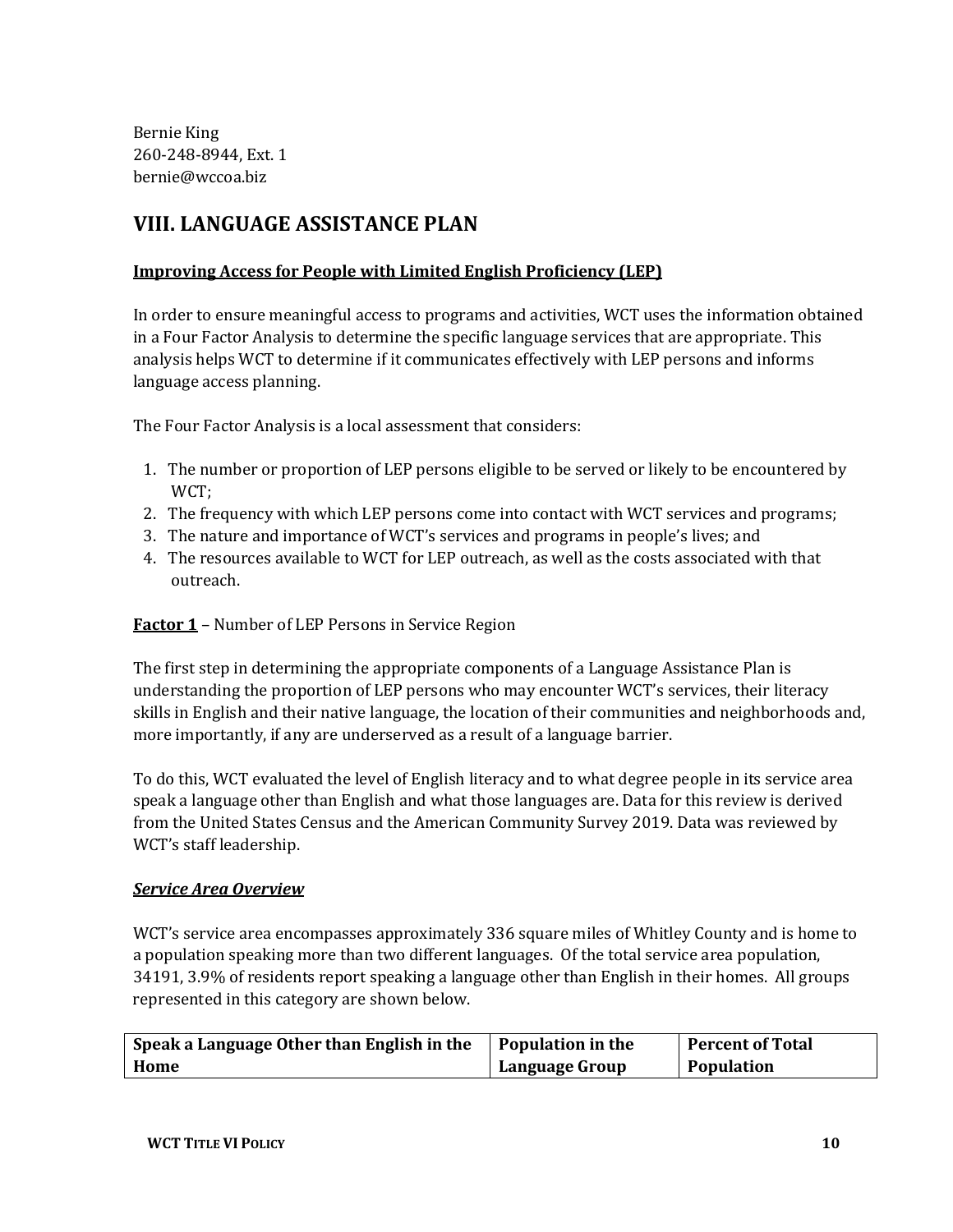| Spanish                                 | 28 | $0.08\%$ |
|-----------------------------------------|----|----------|
| German or other West Germanic Languages | 26 | $0.08\%$ |
| French, Haitian, or Cajun               | 14 | $0.04\%$ |
| Korean                                  |    | 0.03%    |
| Other Indo-European Languages           |    | 0.01%    |

#### <span id="page-13-0"></span>**The Locations of the LEP Community**

Addendum B offers data from the United States Census Bureau illustrating the breakdown of language spoken in the home by Whitley County residents.

| <b>IUSKO</b>                                                                      | 业<br><b>VHITLEY</b><br>30 |
|-----------------------------------------------------------------------------------|---------------------------|
| Total:-Spanish:-Speak<br>English less than " in 2019<br>Geos: 1<br>$28 - 28$<br>1 | $\boxed{14}$              |
| <b>Styles</b><br>State<br>County                                                  | 5 mi                      |

#### <span id="page-13-1"></span>**Factor 2** – **Frequency of LEP Use**

There are many places where WCT riders and members of the LEP population can come into contact with WCT services including the use of demand response buses, calls to customer service representatives, reservation agents and WCT's outreach materials. An important part of the development of WCT's Language Access Plan is the assessment of major points of contact, including:

- Communication with WCT's customer service staff;
- Bus pass sales;
- Printed outreach materials;
- Web-based outreach materials;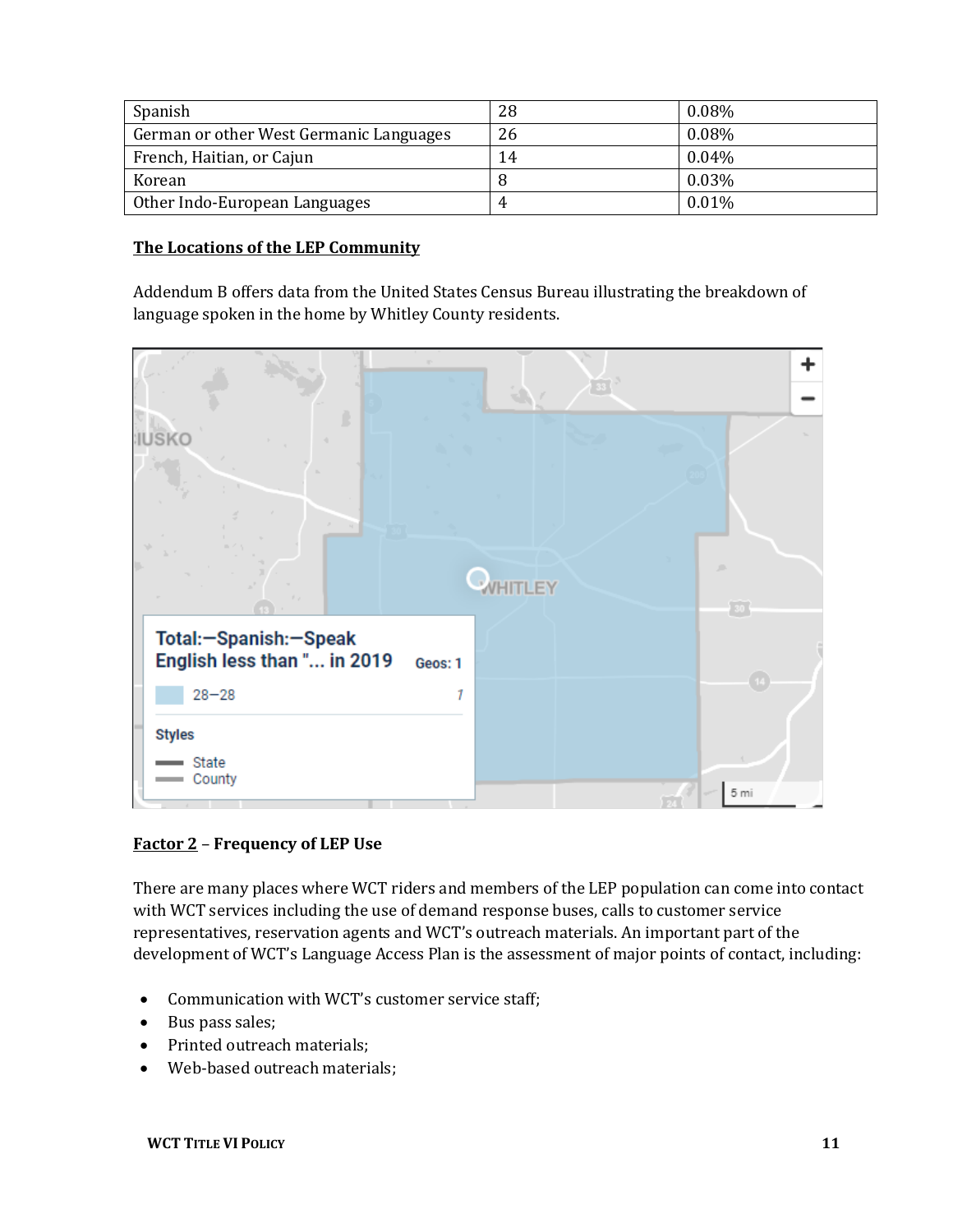- Public meetings;
- Demand response reservation agents;
- Local news media (print);

WCT distributed a language survey to its employees. The objective of the survey was to evaluate the needs of ABC customers who are not able to communicate in English. The first question asked, In what way(s) do you interact with WCT riders? The chart below illustrates the results.

| <b>Method of Interaction</b> | <b>Percent of Responses</b> |
|------------------------------|-----------------------------|
| Telephone                    | 62.5%                       |
| Face to Face                 | 75%                         |
| Email                        | 25%                         |

Next, the survey asked how often employees come into contact with LEP customers. The chart below outlines the results.

| <b>Frequency of Interaction</b> | <b>Percent of Responses</b> |
|---------------------------------|-----------------------------|
| Often                           | 0%                          |
| Sometimes                       | 0%                          |
| Rarely                          | 50%                         |
| Never                           | 50%                         |

Next, the survey asked employees to identify what languages other than English they have encountered when communicating with passengers.

| Language                        | <b>Percent of Responses</b> |
|---------------------------------|-----------------------------|
| Spanish                         | 50%                         |
| Chinese                         | 12.5%                       |
| No languages other than English | 37.5%                       |

The survey asked, overall, how effective employees are in communicating with Limited English Proficient WCT passengers. The results are summarized below.

| <b>Effectiveness</b>        | <b>Percent of Total Responses</b> |
|-----------------------------|-----------------------------------|
| Very Effective              | $0\%$                             |
| <b>Moderately Effective</b> | 62.5%                             |
| Less Effective              | $0\%$                             |
| Unable to Communicate       | $0\%$                             |
| Unsure                      | 37.5%                             |

#### **Community Partners**

WCT also canvassed 14 community partners to assess the extent to which they came into contact with LEP populations. Community partners were asked the following questions: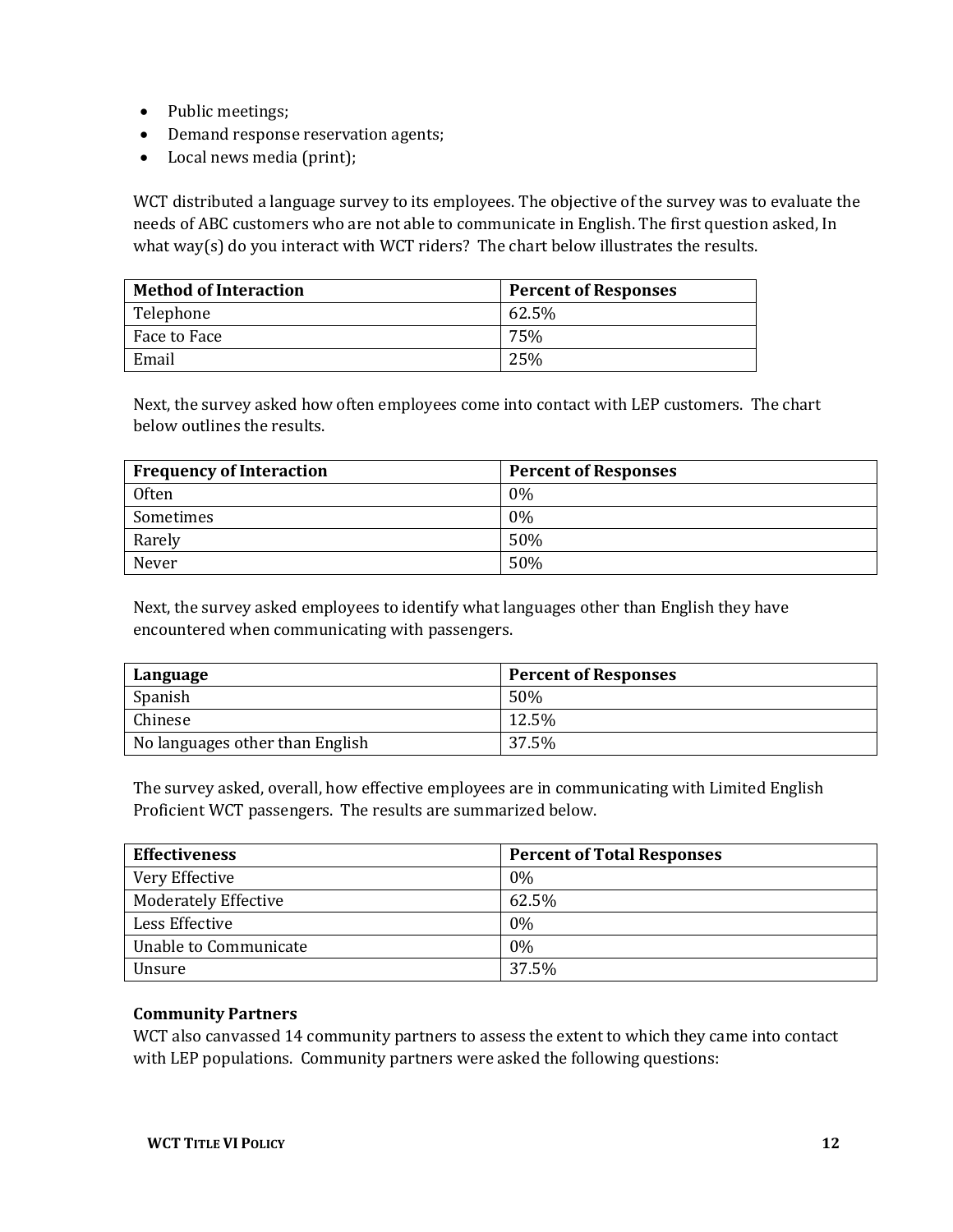The first question asked, Do you encounter non-English speaking/reading people who you're your services? The chart below illustrates the results.

| <b>Responses</b> | <b>Percent of Responses</b> |
|------------------|-----------------------------|
| Yes              | 57.1%                       |
| No               | 42.9%                       |

Next the survey asked, If so, what languages have you encountered? The results are summarized below.

| <b>Responses</b> | <b>Percent of Responses</b> |
|------------------|-----------------------------|
| Spanish          | 28.8%                       |
| Farci            | 7.1%                        |
| Portuguese       | 7.1%                        |
| Ukrainian        | 7.1%                        |
| None             | 49.9%                       |

Next the survey asked, Do you find language to be a barrier in preventing you from providing services? The chart below illustrates the results.

| <b>Responses</b> | <b>Percent of Responses</b> |  |  |  |  |
|------------------|-----------------------------|--|--|--|--|
| Yes              | 14.3%                       |  |  |  |  |
| No               | 85.7%                       |  |  |  |  |

#### **Consulting Directly with the LEP Population**

In addition to the U.S. Census data, employee survey, and outreach to community partners, WCT implemented a survey of its riders. Here is the information gathered from questions pertaining to serving LEP passengers:

The survey asked, In which country were you born? The chart below illustrates the results.

| Responses            | <b>Percent of Responses</b> |  |  |  |  |  |
|----------------------|-----------------------------|--|--|--|--|--|
| <b>United States</b> | 92.6%                       |  |  |  |  |  |
| India                | 3.7%                        |  |  |  |  |  |
| Mexico               | 3.7%                        |  |  |  |  |  |

The survey also asked, How well do you speak and understand English? The chart below illustrates the results.

| <b>Responses</b> | <b>Percent of Responses</b> |  |  |  |  |  |
|------------------|-----------------------------|--|--|--|--|--|
| Very Well        | 51.9%                       |  |  |  |  |  |
| Moderately Well  | 48.1%                       |  |  |  |  |  |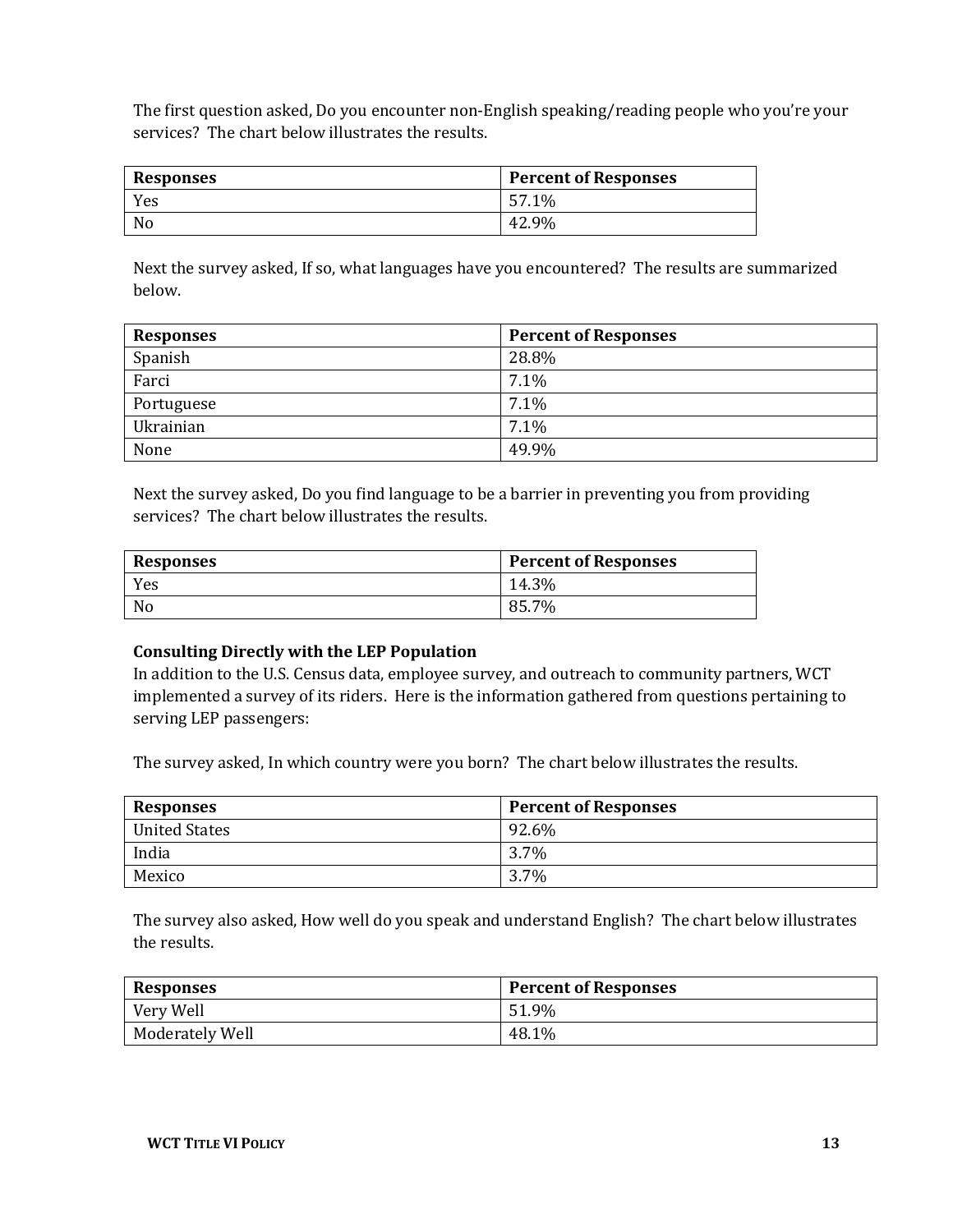#### <span id="page-16-0"></span>**Factor 3** – **The Importance of WCT Service to People's Lives**

Access to the services provided by WCT are critical to the lives of many in the service area. Many depend on WCT's services for access to jobs and for access to essential community services like schools, shopping and medical appointments. Riders eligible for service under the American's with Disabilities Act (ADA) require service for the same reasons. Because of the essential nature of the services and the importance of these programs in the lives of many of the region's residents, there is a need to ensure that language is not a barrier to access.

Here are the survey results when passengers were asked, What is your main purpose in using WCT?

| <b>Responses</b>            | <b>Percent of Responses</b> |  |  |  |  |  |
|-----------------------------|-----------------------------|--|--|--|--|--|
| <b>Medical Appointments</b> | 55.6%                       |  |  |  |  |  |
| Work                        | 22.2%                       |  |  |  |  |  |
| School                      | 7.4%                        |  |  |  |  |  |
| <b>Other</b>                | 14.8%                       |  |  |  |  |  |

If limited English proficiency is a barrier to using these services, then the consequences for the individual could limit their access to obtain health care, education or employment. Critical information from WCT which can affect access includes:

- Route and schedule information
- Fare and payment information
- Information regarding making the best use of the system (How To)
- Service announcements
- Safety and security announcements
- Complaint and comment forms
- Outreach related to opportunity for public comments
- Information about demand response services under the ADA and other special programs
- What to do in an emergency (where to look for service change announcements)

#### **The following notice is posted on all WCT vehicles.**

The WCT ensures that no person shall, on the grounds of race, color, or national origin be excluded from participating in or denied benefits of or be subjected to discrimination as it relates to the provision of public transportation services provided by the WCT.

Any person who wants additional information on WCT's nondiscrimination obligation or believes that he or she individually or as a member of any specific class of persons, has been subjected to discrimination on the basis of race, color, or national origin may file a complaint with the WCT within 180 days of the date of the alleged discrimination.

To file a complaint contact WCT at 260-248-8944, Ext. 1, whitleycountycouncilonaging.com/publictransit or send a letter to 710 N. Opportunity Drive, Columbia City, IN 46725. A complaint may also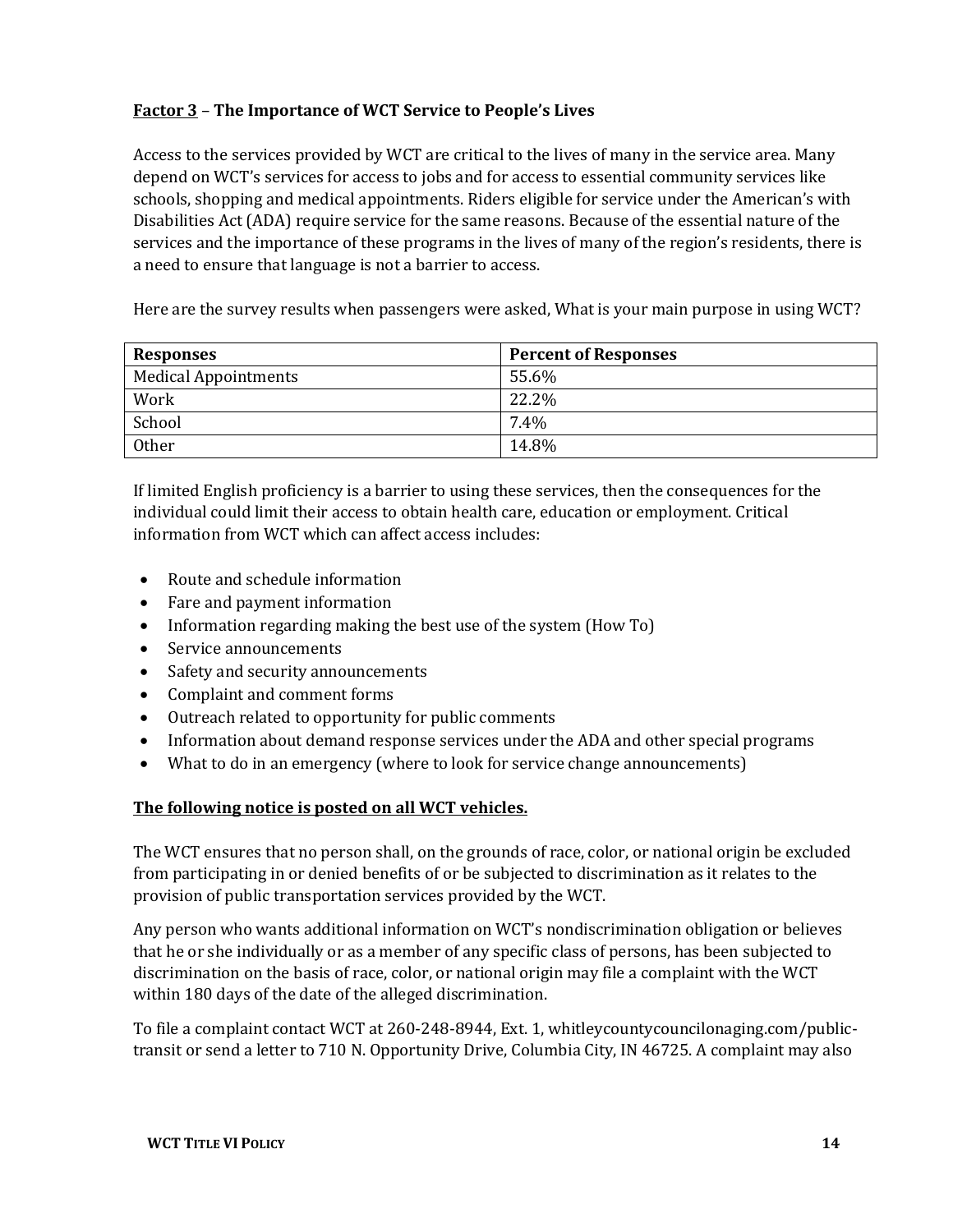be filed directly with the FTA, Office of Civil Rights, 1200 New Jersey Avenue SE, Washington DC 20590.

-----

La companía WCT Transit garantiza que ninguna persona, por motivos de raza, color, o origen nacional estén excluida de la participación o negado de los beneficios o ser subjeto de discriminación en respecto a los servicios proveidos de la Authoridad del transporte público.

Cualquier persona que cree que él o ella a título individual o como miembro de una clase específica de personas, ha sido subjeto de discriminación por motivos de raza, color, o origen nacional puede presentar una queja a la companía WCT dentro de los 180 días siguientes a la fecha de la supuesta discriminación.

Para presentar una queja al WCT, llame al 260-248-8944, Ext. 1,

https://whitleycountycouncilonaging.com/public-transit/, o escribe una calta y envia a 710 N. Opportunity Drive, Columbia City, IN 46725. Se puede presentar una queja directamente ante el FTA, Oficina de Derechos Civiles, 1200 New Jersey Avenue SE, Washington DC 20590.

#### <span id="page-17-0"></span>**Factor 4** – **Resources and Costs for LEP Outreach**

WCT has committed resources to improving access to its services and programs for LEP persons. Today, bilingual information (English/Spanish) is distributed in an extensive number of mediums including the following:

- ♦ A bi-lingual English/Language(s) website
- ♦ A complete bilingual English/Language(s) Rider's Guide to demand response services (ADA paratransit)
- ♦ Bilingual English/Language(s) outreach materials (service change alerts)
- ♦ Bilingual English/Language(s) representation at public meetings
- ♦ Bilingual English/Language(s) Demand Response reservation agents
- ♦ Bilingual English/Language(s) on-board signage

To date, the costs associated with these efforts fit within the WCT's marketing and outreach budget. Costs are predominantly associated with translation services and material production.

#### <span id="page-17-1"></span>**Outcomes**

#### <span id="page-17-2"></span>*New tools and alerting riders of language assistance*

WCT has determined that these additional services would assist other LEP populations regardless of the total population in the region:

- 1. Offering employees conversational or transit specific language training
- 2. Recruiting more multilingual employees.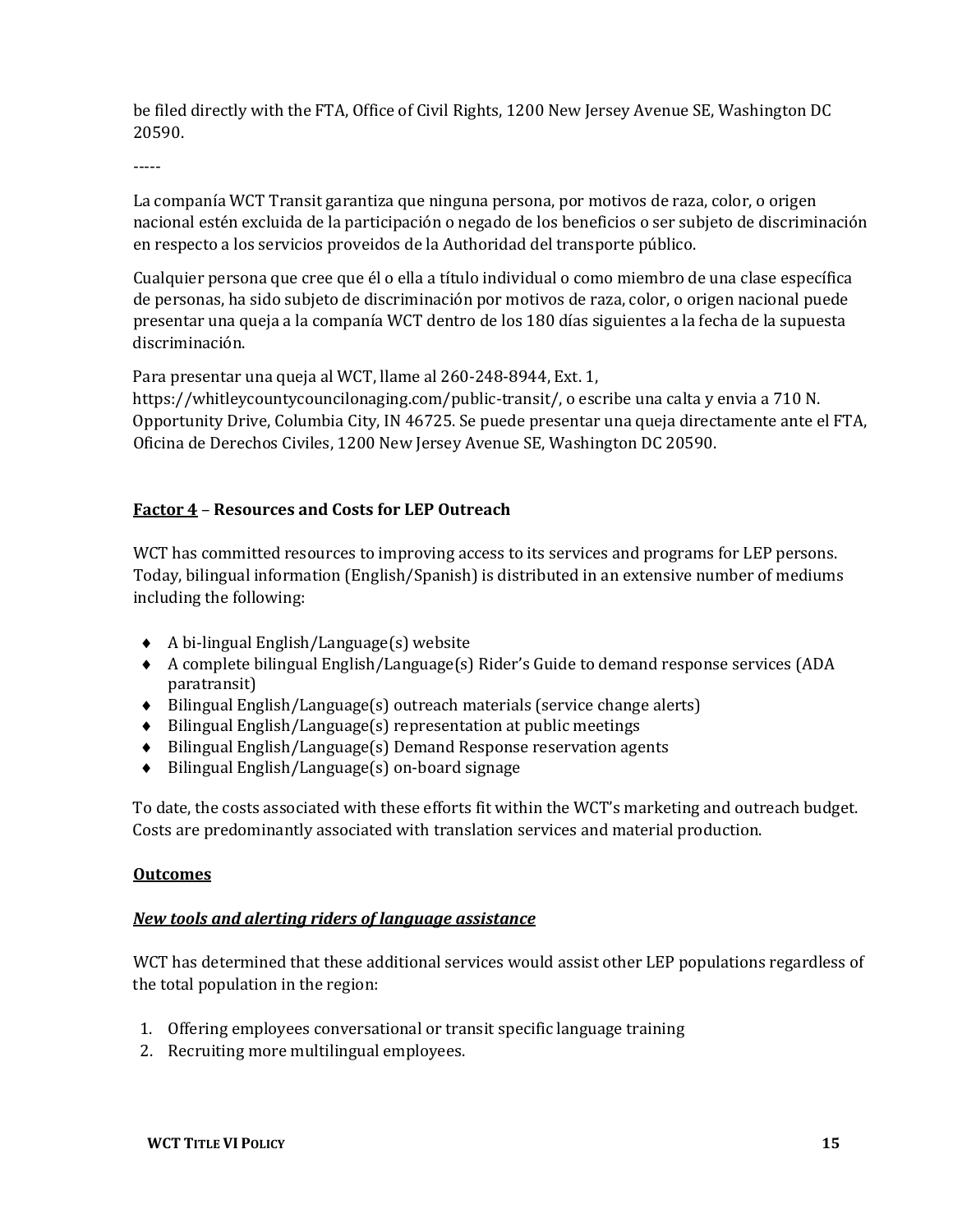3. A multi-language touch screen monitor where passengers can access bus route information at the terminal.

WCT is considering all these items and other methods that become available.

#### <span id="page-18-0"></span>**Oversight**

#### <span id="page-18-2"></span><span id="page-18-1"></span>*Monitoring, Evaluating and Updating the Language Assistance Plan and Public Participation Process*

The monitoring of the Language Assistance Plan will include:

- ♦ Annual reviews of regional census data for changing patterns of LEP populations;
- ♦ Update the policy every three years; and
- ♦ Post Event Assessments (PEA)

#### **Post-Event Assessments**

Following service changes, fare increases and planning projects, the Executive Director assesses the effectiveness of public involvement against the goals established in this plan. This assessment will ask the questions:

- ♦ Did the public know there was an opportunity to participate?
- ♦ Was the purpose of the participation clearly articulated to the public?
- ♦ Did the public have access to appropriate resources and information to allow for meaningful participation?
- ♦ Did the decision making process allow for consideration and incorporation of public input?
- ♦ Were there complaints about the public engagement process?
- ♦ Were the public engagement efforts cost effective?
- ♦ What additional methods could have been employed to improve the process?
- ♦ Should the Public Participation Process or Language Assistance Plan be amended?

#### **Training Employees**

During the orientation process, WCT conducts new employee training that informs drivers and dispatchers on how to inform passengers of the services and documents that are available for LEP populations. This orientation includes a video explaining how to use Google translation services when encountering an LEP passenger. Additionally, WCT conducts quarterly staff meetings during which drivers and dispatchers are reminded of procedures.

#### **Translation of Vital Documents**

WCT has translated the following important documents into Spanish:

- ♦ Title VI Civil Rights Complaint Form in 2020
- $\bullet$  Rider Guide in 2020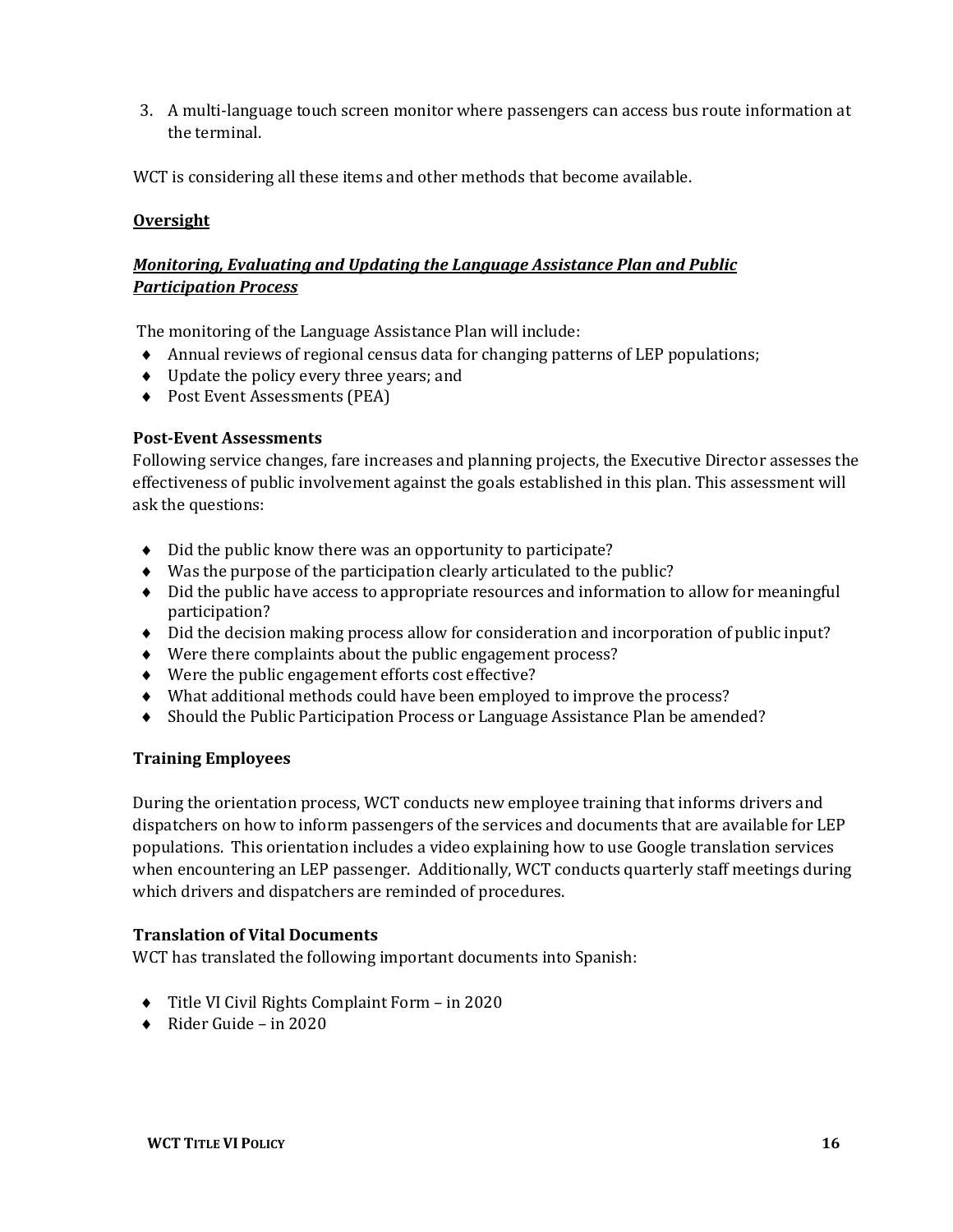# **WHITLEY COUNTY TRANSIT DISCRIMINATION COMPLAINT FORM TITLE VI AND ADA**

| <b>Section I:</b>                                                   |                    |  |                                            |            |  |  |  |
|---------------------------------------------------------------------|--------------------|--|--------------------------------------------|------------|--|--|--|
| Name:                                                               |                    |  |                                            |            |  |  |  |
| Address:                                                            |                    |  |                                            |            |  |  |  |
| Telephone (Home):                                                   | Telephone (Work):  |  |                                            |            |  |  |  |
| Electronic Mail Address:                                            |                    |  |                                            |            |  |  |  |
|                                                                     | $\Box$ Large Print |  |                                            | Audio Tape |  |  |  |
| Accessible Format Requirements?                                     | $\square$ TDD      |  |                                            | Other      |  |  |  |
| <b>Section II:</b>                                                  |                    |  |                                            |            |  |  |  |
| Are you filing this complaint on your own behalf?                   | $\Box$ Yes*        |  | N <sub>0</sub><br>$\overline{\phantom{0}}$ |            |  |  |  |
| *If you answered "yes" to this question, go to <b>Section III</b> . |                    |  |                                            |            |  |  |  |
| If not, please supply the name and                                  |                    |  |                                            |            |  |  |  |
| relationship of the person for whom you                             |                    |  |                                            |            |  |  |  |
| are complaining.                                                    |                    |  |                                            |            |  |  |  |
| Please explain why you have filed for a third party:                |                    |  |                                            |            |  |  |  |
| Please confirm that you have obtained the permission of             |                    |  |                                            |            |  |  |  |
| the aggrieved party if you are filing on behalf of a third          | $\Box$ Yes         |  | N <sub>0</sub>                             |            |  |  |  |
| party.                                                              |                    |  |                                            |            |  |  |  |
| <b>Section III:</b>                                                 |                    |  |                                            |            |  |  |  |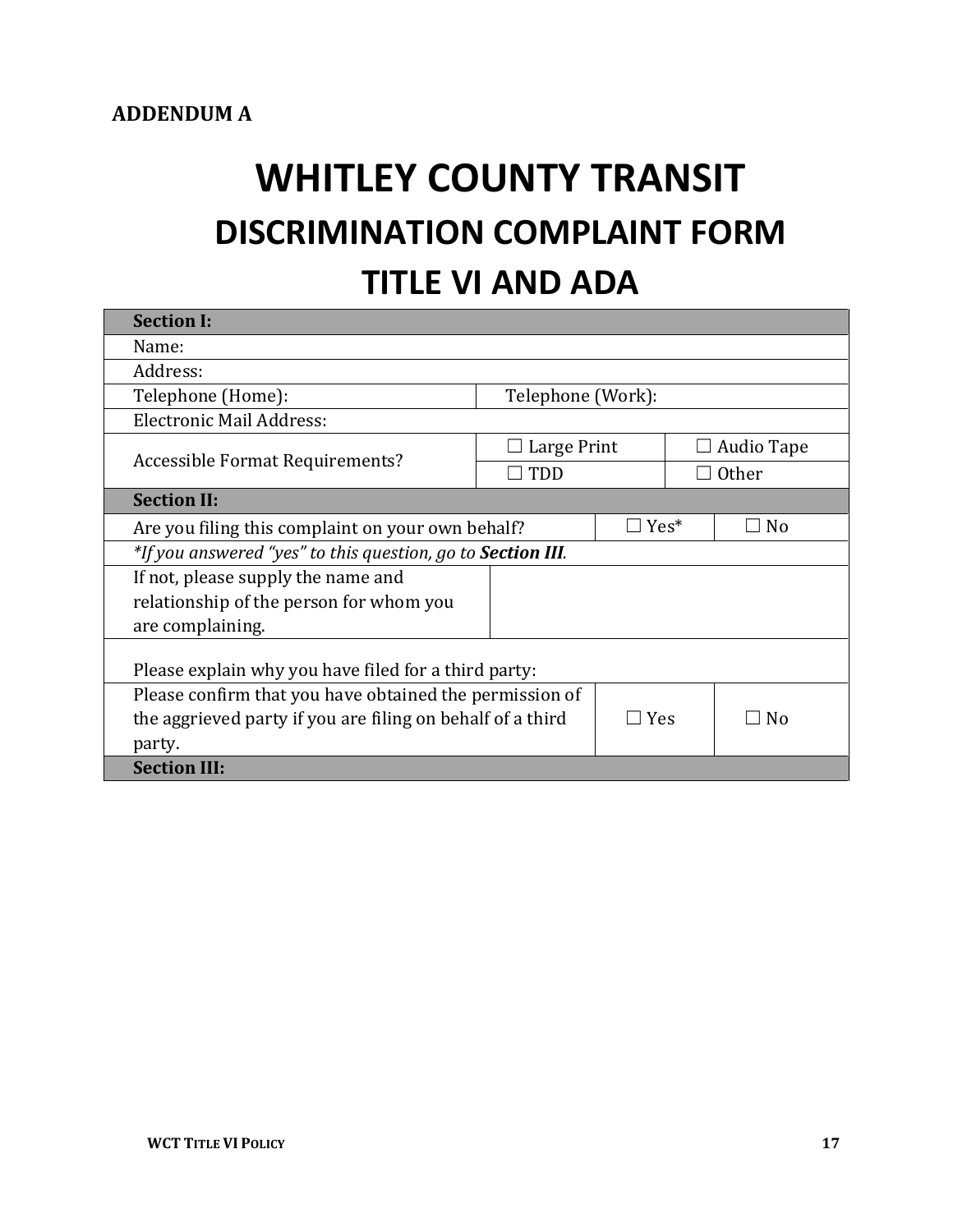|                    |                                      | I believe the discrimination I experienced was based on (check all that apply):                                                                                                                                                                                                                                                                         |                             |                   |    |
|--------------------|--------------------------------------|---------------------------------------------------------------------------------------------------------------------------------------------------------------------------------------------------------------------------------------------------------------------------------------------------------------------------------------------------------|-----------------------------|-------------------|----|
| $\Box$ Race        | $\Box$ Color                         | $\Box$ National Origin                                                                                                                                                                                                                                                                                                                                  |                             | $\Box$ Disability |    |
|                    |                                      | Date of Alleged Discrimination (Month, Day, Year):                                                                                                                                                                                                                                                                                                      |                             |                   |    |
| back of this form. |                                      | Explain as clearly as possible what happened and why you believe you were<br>discriminated against. Describe all persons who were involved. Include the name and<br>contact information of the person(s) who discriminated against you (if known) as well as<br>names and contact information of any witnesses. If more space is needed, please use the |                             |                   |    |
|                    |                                      |                                                                                                                                                                                                                                                                                                                                                         |                             |                   |    |
| <b>Section IV:</b> |                                      |                                                                                                                                                                                                                                                                                                                                                         |                             |                   |    |
| with this agency?  |                                      | Have you previously filed a Discrimination Complaint                                                                                                                                                                                                                                                                                                    |                             | $\Box$ Yes        | No |
|                    |                                      | If yes, please provide any reference information regarding your previous complaint.                                                                                                                                                                                                                                                                     |                             |                   |    |
|                    |                                      |                                                                                                                                                                                                                                                                                                                                                         |                             |                   |    |
|                    |                                      |                                                                                                                                                                                                                                                                                                                                                         |                             |                   |    |
| <b>Section V:</b>  |                                      |                                                                                                                                                                                                                                                                                                                                                         |                             |                   |    |
|                    |                                      | Have you filed this complaint with any other Federal, State, or local agency, or with any                                                                                                                                                                                                                                                               |                             |                   |    |
|                    | Federal or State court?              |                                                                                                                                                                                                                                                                                                                                                         |                             |                   |    |
| $\Box$ Yes         | $\Box$ No                            |                                                                                                                                                                                                                                                                                                                                                         |                             |                   |    |
|                    | If yes, check all that apply:        |                                                                                                                                                                                                                                                                                                                                                         |                             |                   |    |
|                    | $\Box$ Federal Agency:               |                                                                                                                                                                                                                                                                                                                                                         |                             |                   |    |
| Federal Court:     |                                      |                                                                                                                                                                                                                                                                                                                                                         | State Agency:               |                   |    |
| State Court:       |                                      |                                                                                                                                                                                                                                                                                                                                                         | $\Box$ Local Agency: $\Box$ |                   |    |
|                    | complaint was filed.                 | Please provide information about a contact person at the agency/court where the                                                                                                                                                                                                                                                                         |                             |                   |    |
| Name:              |                                      |                                                                                                                                                                                                                                                                                                                                                         |                             |                   |    |
| Title:             |                                      |                                                                                                                                                                                                                                                                                                                                                         |                             |                   |    |
| Agency:            |                                      |                                                                                                                                                                                                                                                                                                                                                         |                             |                   |    |
| Address:           |                                      |                                                                                                                                                                                                                                                                                                                                                         |                             |                   |    |
| Telephone:         |                                      |                                                                                                                                                                                                                                                                                                                                                         |                             |                   |    |
| <b>Section VI:</b> |                                      |                                                                                                                                                                                                                                                                                                                                                         |                             |                   |    |
|                    | Name of agency complaint is against: |                                                                                                                                                                                                                                                                                                                                                         |                             |                   |    |
|                    | Name of person complaint is against: |                                                                                                                                                                                                                                                                                                                                                         |                             |                   |    |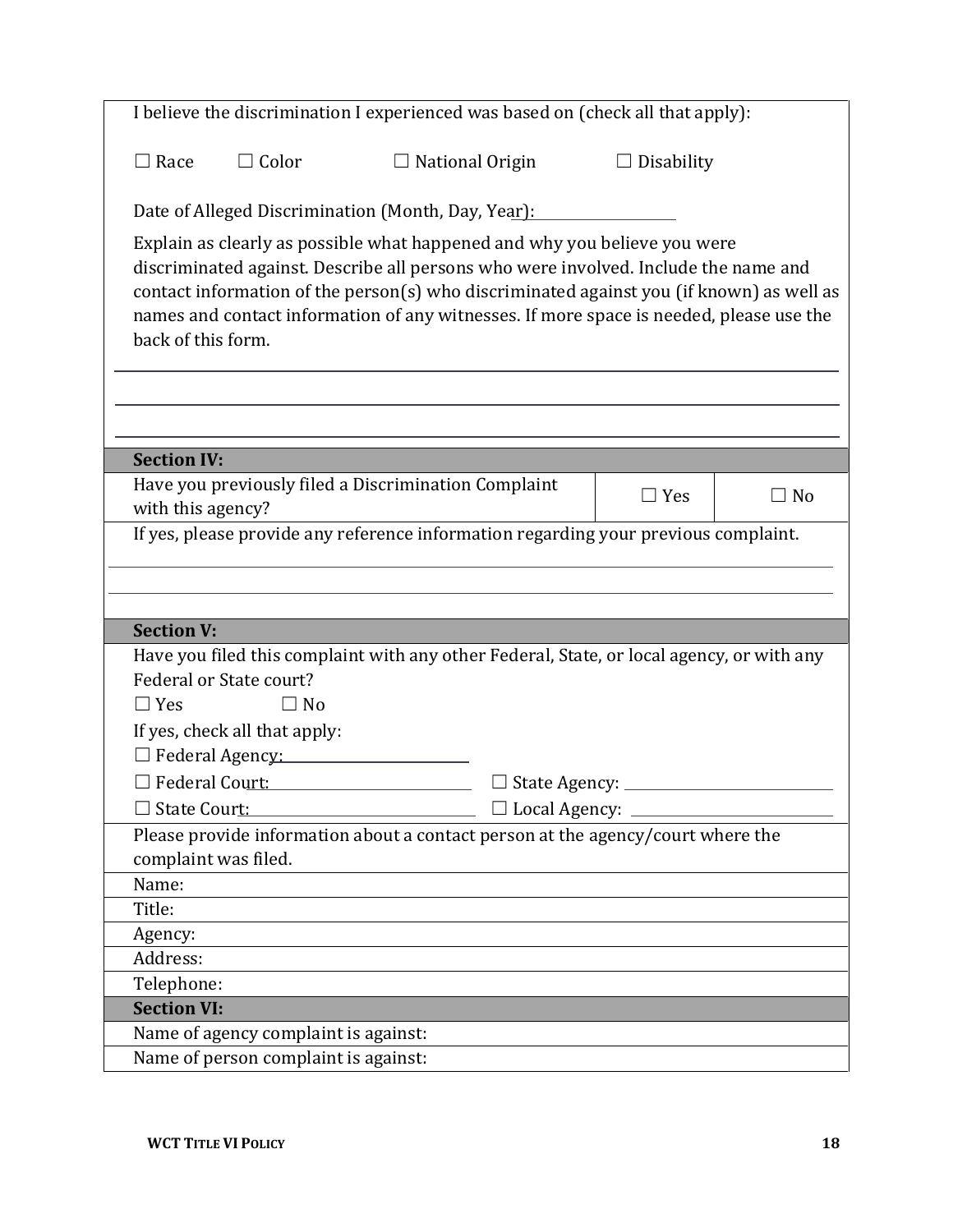Title:

Location:

Telephone Number (if available):

You may attach any written materials or other information that you think is relevant to your complaint. Your signature and date are **required** below:

Signature Date

#### **Please submit this form in person at the address below, or mail this form to:**

**Whitley County Transit Leslie Blakley, Executive Director 710 N. Opportunity Drive, Columbia City, IN 46725** 260-248-8944 **leslie@wccoa.biz**

A copy of this form can be found online at **https://whitleycountycouncilonaging.com/publictransit/**